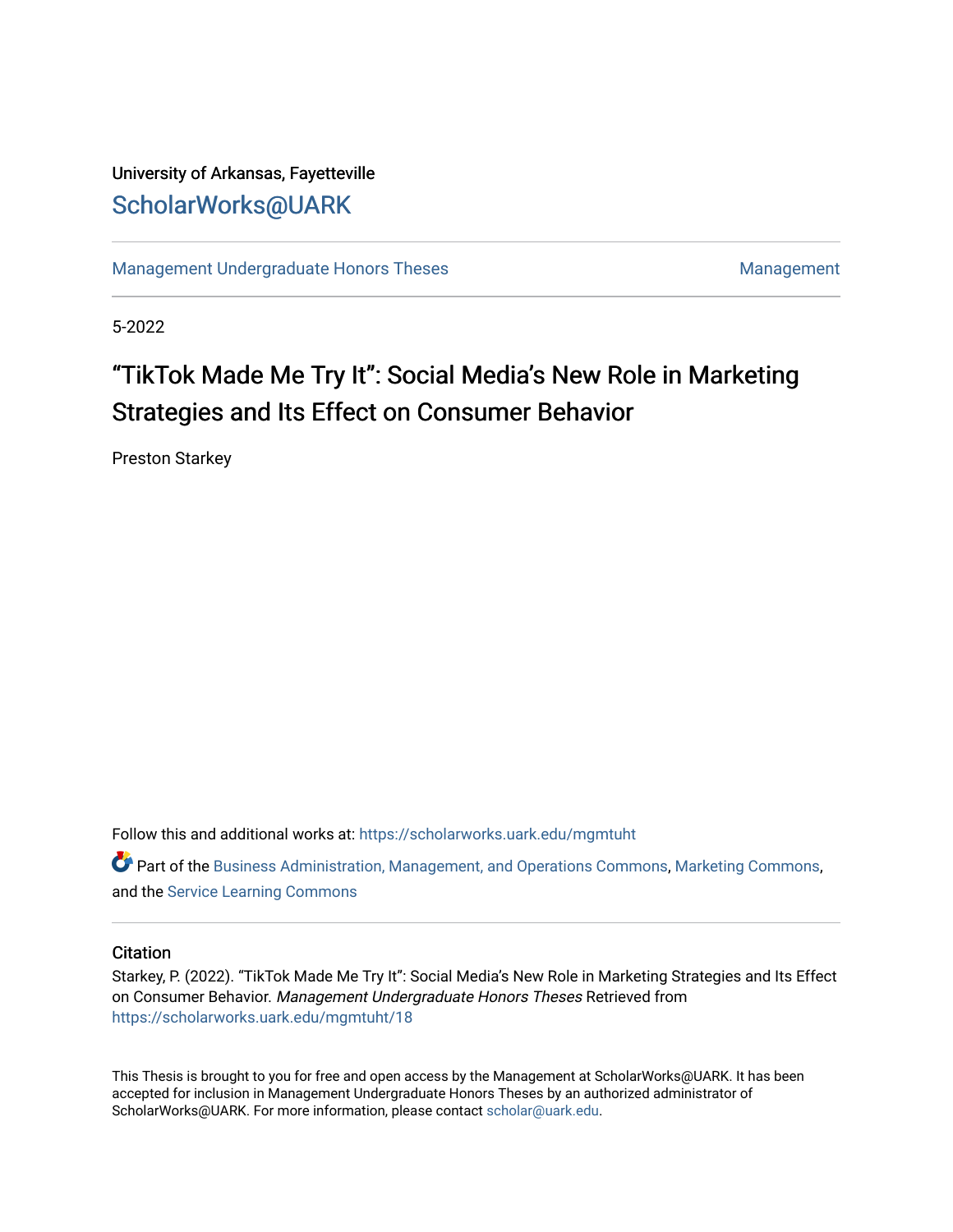**"TikTok Made Me Try It": Social Media's New Role in Marketing Strategies and Its Effect on Consumer Behavior**

**by**

**Preston L. Starkey**

**Advisor: Mrs. Nicole Cox**

**An Honors Thesis in partial fulfillment of the requirements for the degree Bachelor of Science in Business Administration in Management.**

> **Sam M. Walton College of Business University of Arkansas Fayetteville, Arkansas**

> > **May 14, 2022**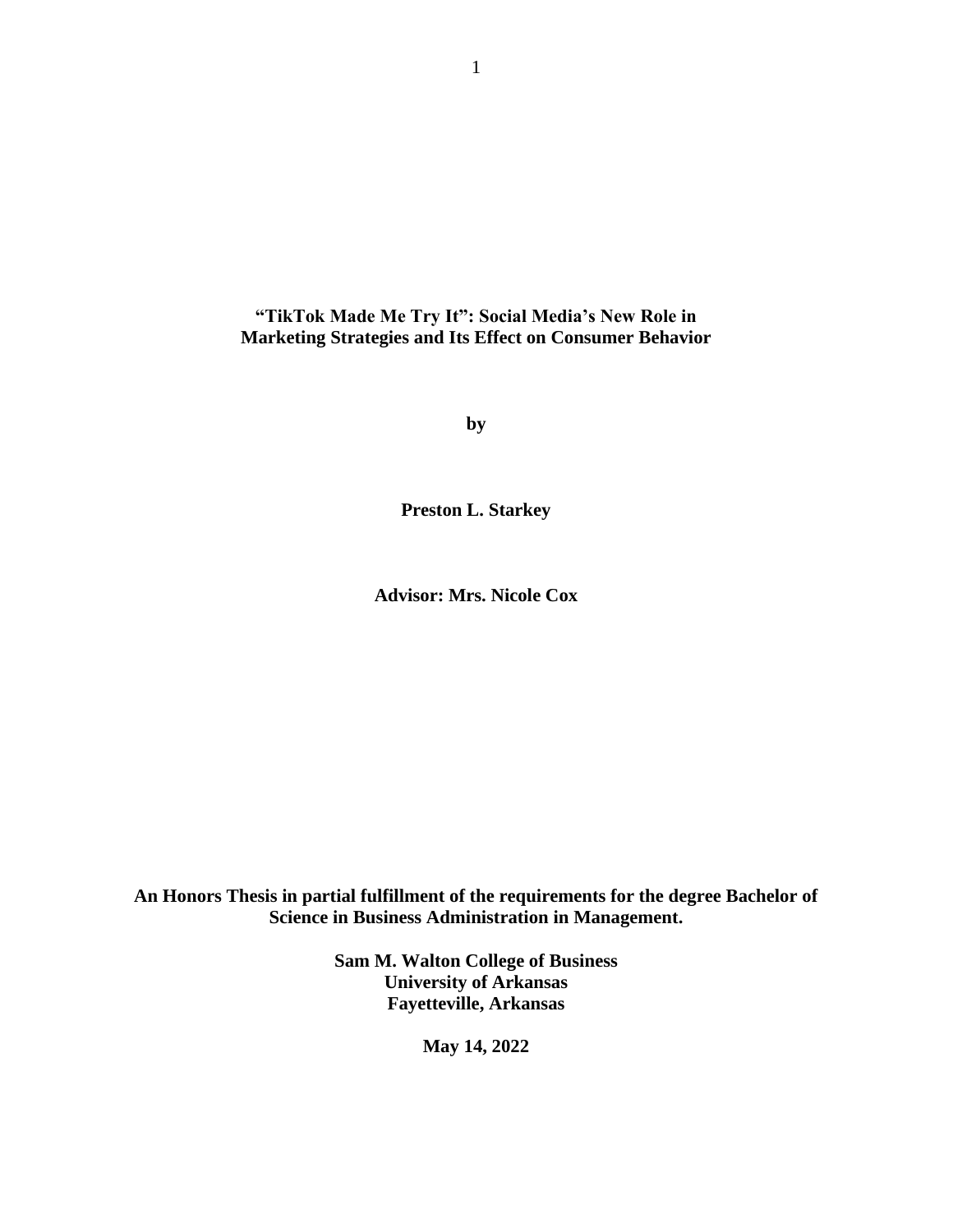#### **"TikTok Made Me Try It:" Social Media's New Role in Marketing Strategies and Its Effect on Consumer Behavior**

The past decade has seen a significant rise in social media, completely revolutionizing the way we communicate, connect, and influence one another (Ki et al., 2020). As of July 2021, the number of worldwide social media users reached 4.48 billion, compared to 0.97 billion in 2010 (Dean, 2021). The use of social media has allowed us to "generate information and share [our] experiences with [our] friends, companies, and broader online communities via posts, tweets, shares, likes, and reviews (Jacobson et al., 2021). It has also allowed us to gain access to information that we would not normally see. For example, TikTok allowed users for the first time to have "behind-the-scenes" access to the 2021 Summer Olympic Games, as Olympians would post videos of the Olympic Village, the food they were served, and their overall experience in Tokyo. Fans across the world normally only have access to the events on television, but social media created the opportunity for an inside look into the worldwide sporting event (Hunter, 2022).

The rising popularity of social media has also introduced the phenomenon of social media marketing: "the utilization of social media technologies, channels, and software to create, communicate, deliver, and exchange offerings that have value for an organization's stakeholders" (Saravanakumar and SuganthaLakshmi, 2012). Many findings declare social media as a highly effective tool for marketing strategies, and it is constantly being adopted by startups and well-established companies alike (Kapoor et al., 2017). Li et al. (2020) classified four different types of Social Media Marketing Strategies (SSMS): social commerce strategy, social content strategy, social monitoring strategy, and social CRM strategy. These different types were based on "the nature of the firm's strategic social media objectives with regard to using social media, the direction of interactions taking place between the firm and customers, and the level of customer engagement achieved." For this research, I will focus on social commerce strategy and social content strategy. Social commerce strategy is a concept in which consumer engagement is not necessary, and it is a one-way interaction between a consumer and a firm. Examples of a social commerce strategy are advertisements in between posts or an Instagram Story<sup>2</sup>. Social content strategy, on the other hand, is a two-way interaction between the consumer and firm and is designed to create brand awareness through firm-generated or usergenerated content. An example of social content strategy is more widely known as influencer marketing.

#### **Influencer Marketing**

A branch of social media marketing that has become quite popular is partnerships with social media influencers to promote products or brands. Social Media Influencers (influencers or SMIs, for short) are individuals who have built a massive social network of followers either through their knowledge on particular topics or by sharing details about their personal lives and experiences (Ki and Kim, 2019). Some well-known influencers include TikToker Addison Rae and YouTuber David Dobrik. There are numbers of studies to show why influencer marketing has become so successful. Tafesse and Wood (2020), in an attempt to understand the relationships between influencers and their followers, suggest the Social Influence Theory, which is split into three separate processes of social influence: compliance, identification, and internalization. Social influence through compliance is when an individual is influenced due to seeking approval from or avoiding disapproval from the SMI. Next, social influence through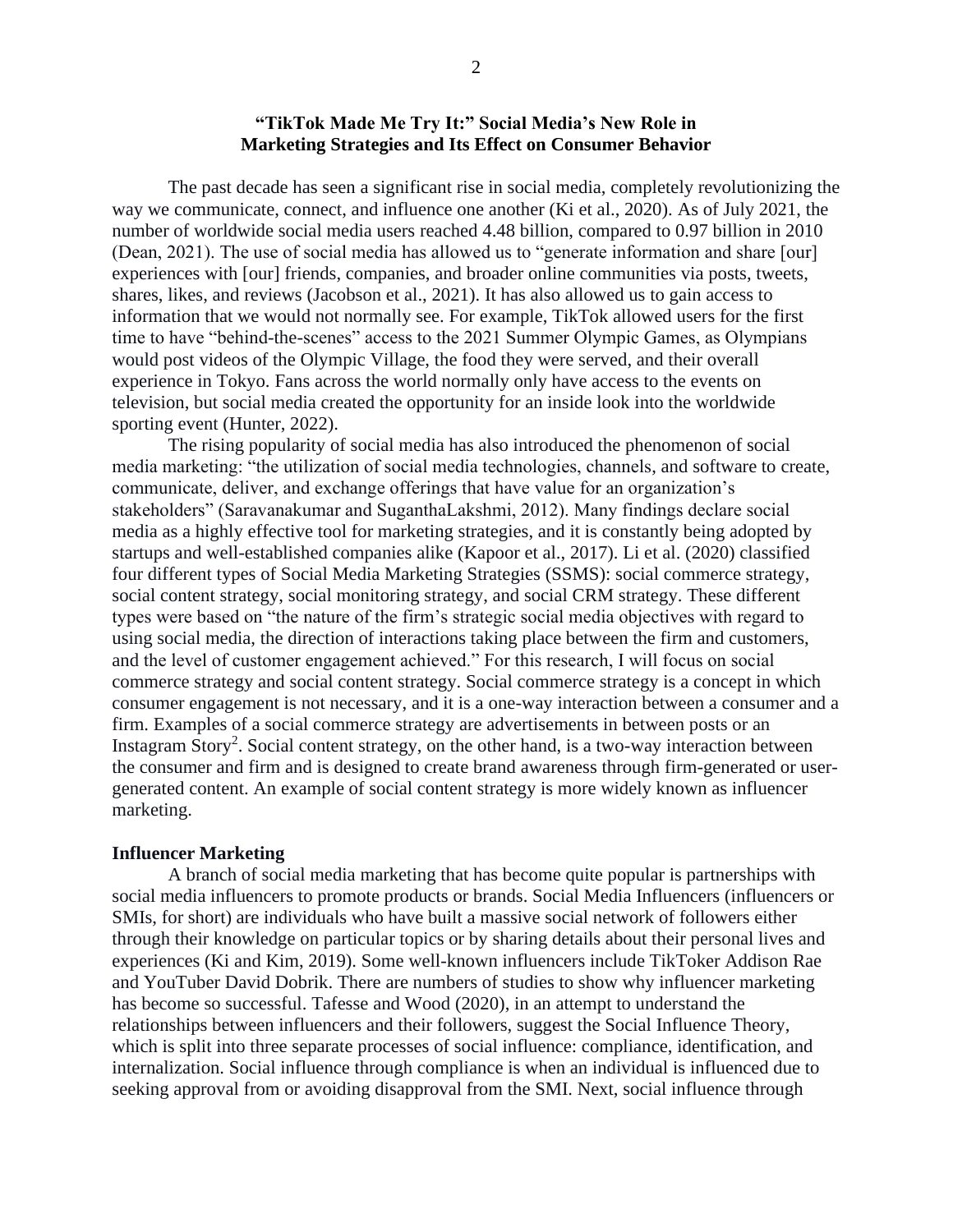identification is when the influencer "possesses qualities, such as desired roles, popularity, or creativity that the followers themselves, lack, which in turn makes an ongoing relationship with the influencer desirable." This is the most common process, as many influencers are admired through the lens of social media. Finally, social influence through internalization occurs when the influencer displays the same value system as the individual. There is another discussion on the phenomenon of mimicry, and a study showed evidence that individuals will intentionally mimic others when they perceive them as role models. Examples of role models within this study included family members, friends, and celebrities (Ruvio et al., 2013). These studies have been proven to show that individuals who perceive SMIs as having desirable traits will show trust and instinctively be influenced.

According to a study in 2019, 54% of marketers planned to spend more than \$250,000 annually on influencer marketing with 17% planning to spend over \$1 million (Linqia). The amount of money going towards social media marketing has been steadily increasing over the past decade, as it has been deemed very effective. In 2018, revenue from online marketing increased 21.8% to \$107.5 billion compared to 2017, while the next highest revenue stream was television which only grew by 1.4% (*The Evolution of Social Media*, 2021). To learn more about social media marketing, I conducted two case studies on businesses that have effectively utilized social media marketing: Crumbl Cookies and Chipotle.

#### **Case Study of Crumbl Cookies**

Crumbl Cookies is a nationwide gourmet cookie brand created by cousins Jason McGowan (CEO) and Sawyer Hemsley (COO) who decided to work together to create the best chocolate chip cookie. After finding the perfect recipe, the first Crumbl Cookies store opened in Logan, Utah in July 2017. After a year of increasing sales and popularity in Logan, Crumbl began to expand its cookie flavors and created the concept of weekly flavor rotations in December 2018. The weekly rotations allowed the company to focus on "developing unique and delicious cookies inspired by popular flavors, foods, desserts of all kinds – from pies to cakes to candies and more." Some of the popular cookie flavors include Chocolate featuring Oreo, Cornbread, Cosmic Brownie, and Sugar featuring Twix.

In July 2020, Crumbl only had approximately 100 locations across several states. Less than two years later and through the COVID-19 pandemic, Crumbl now has over 400 locations across 43 states, with McGowan anticipating 600-700 locations by the end of 2022. Crumbl become the fastest-growing cookie brand in the United States and is now second in the nation behind Great American Cookie. Furthermore, none of its locations have shut down since the chain's initial opening in 2017. The key to its success is the dedication to consistent content creation across its social media platforms. From the beginning, Crumbl has been very intentional in its content posted on social media by creating aesthetic photos and videos of the weekly cookie flavors. In February 2021, the company posted its first TikTok which gained over a million views. Over the next six weeks, their account gained 1.6 million TikTok followers. Crumbl quickly became a viral sensation, as customers began posting their reviews of the weekly cookie flavors thus creating the #crumblreview trend. Now, the #crumblreview hashtag has over 7.5 million views and the official Crumbl Cookies page has over 5 million followers. In a strategic effort to maximize exposure, its marketing team created a concept called "hype cycle marketing" in which they announce the weekly cookie lineup across all Crumbl's social media platforms through a big reveal event that gains millions of views every week. Its team is also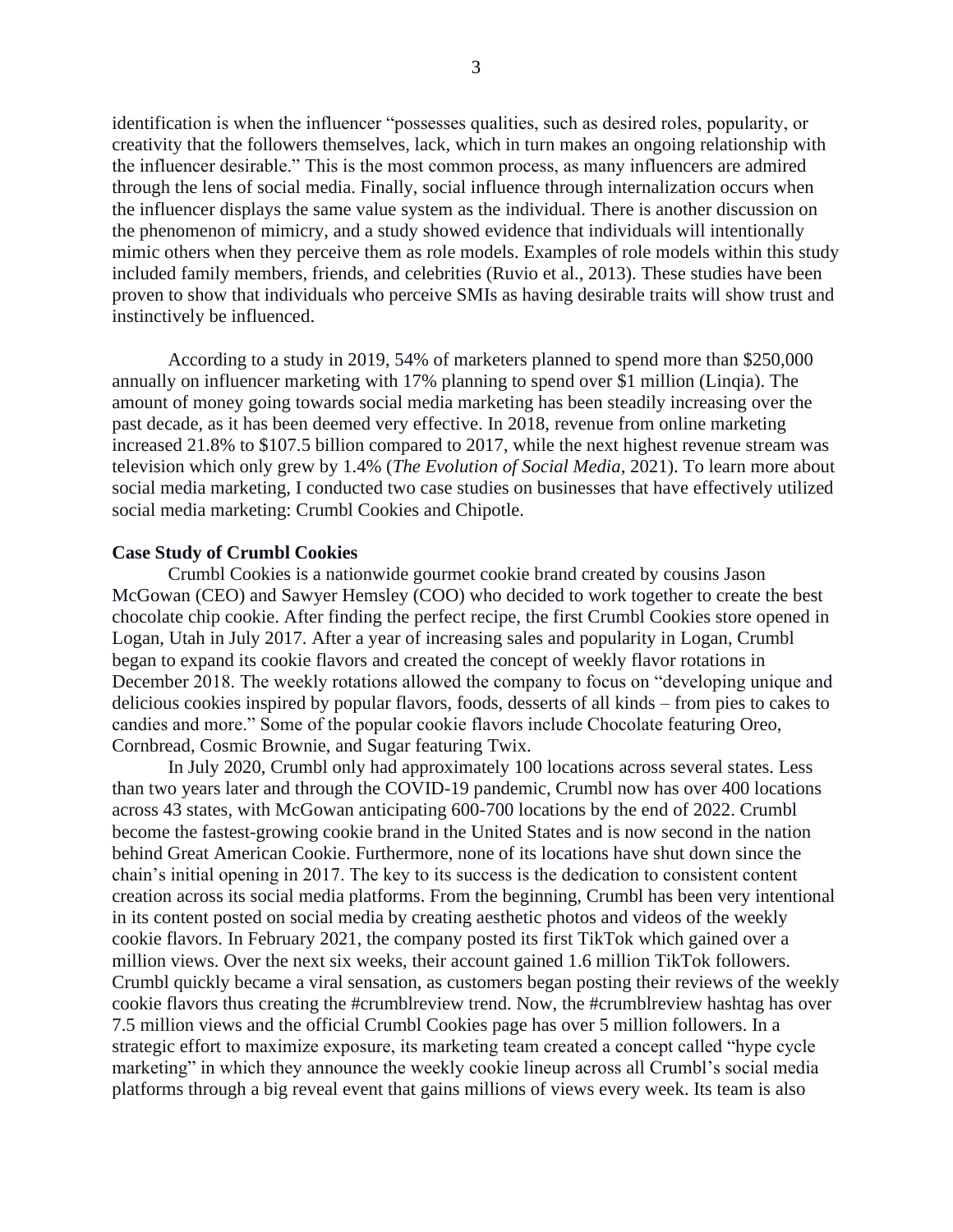very active in posting other content on its page, such as posting a Crumbl History "story time<sup>4</sup>" and commenting on users' TikTok posts. While striving to keep its mission of "bringing family and friends together over the world's best box of cookies," Crumbl will continue to grow substantially due to the influence of social media.

#### **Case Study of Chipotle**

Chipotle is one of the most popular fast-food restaurants in the nation that specializes in burritos, bowls, and other Mexican-inspired dishes that are prepared in front of the customer. Although Chipotle is known for its high-quality ingredients and quick service, the company has gained a large following on social media for another reason—memes<sup>3</sup>. By quickly browsing through any of Chipotle's social media accounts, it will be rare to see any post that is directly promoting one of its new menu items. Instead, many of the posts are Chipotle-related memes to engage with consumers. Candice Beck, Director of Social and Digital Activations, recently said her team creates content using memes "as a way to both relate to our customers and tap into specific insights, sometimes even trolling ourselves" (eMarketer, 2021). A notable example of their use of memes as an effective strategy was the Cilantro Soap. Over the past few years, many fans have posted their thoughts on the herb used in some of Chipotle's menu items, saying they experience a soapy flavor (many studies have shown that there is a genetic component directly related to the taste of cilantro (Eriksson et al., 2012)). To address these concerns on social media, Chipotle created Cilantro Soap which could be purchased for the holiday season. Chief Marketing Officer Chris Brandt stated, "our Cilantro Soap plays into a larger trend of turning digital moments into real-life experiences" (Chipotle, 2021). Although this strategy is not the traditional route to engage with customers, Chipotle has solidified its position with a rather untapped market and is increasing its brand awareness within a wider audience.

Furthermore, Chipotle has launched many collaborative campaigns with notable figures in pop culture to attract a wider audience. In September 2021, Chipotle announced the inaugural Chipotle Creator Class, "a program that supercharges some of the brand's most influential creators through exclusive perks and partnerships to help shape the future of Chipotle" (Chipotle, 2021). This class included many popular influencers on TikTok including Newton Nguyen, Griffin Laszlo, and a selected fan that created a Chipotle-themed Tiktok video. The hashtag #ChipotleCreator which was created during the announcement now has 12.8 million views on TikTok.

This strategy of injecting itself into the heart of pop culture has given Chipotle an extreme advantage over its competitors in the marketplace. Chipotle was named the Most Innovative Company in Branding in 2022 for "leveraging emerging social platforms and finding highly creative ways to use them for maximum impact," which also earned their spot as one of the Top 50 Most Innovative Companies of 2022 (Beer, 2022). In addition, Chipotle had a 26.1% increase in revenue in 2021 with total revenue of \$7.5 billion (Chipotle, 2022). These strategic marketing efforts have helped Chipotle solidify itself in the fast-food and pop culture marketplace.

Despite the significant adoption of social media and influencer marketing in company strategies over the past decade, little research has been done to discuss engagement with social media marketing and its effect on consumer behavior. It is the purpose of this thesis to discover the impact of the use of influencers' promotions of products or brands upon the purchasing behaviors of social media users. This research will create insight for brands and marketing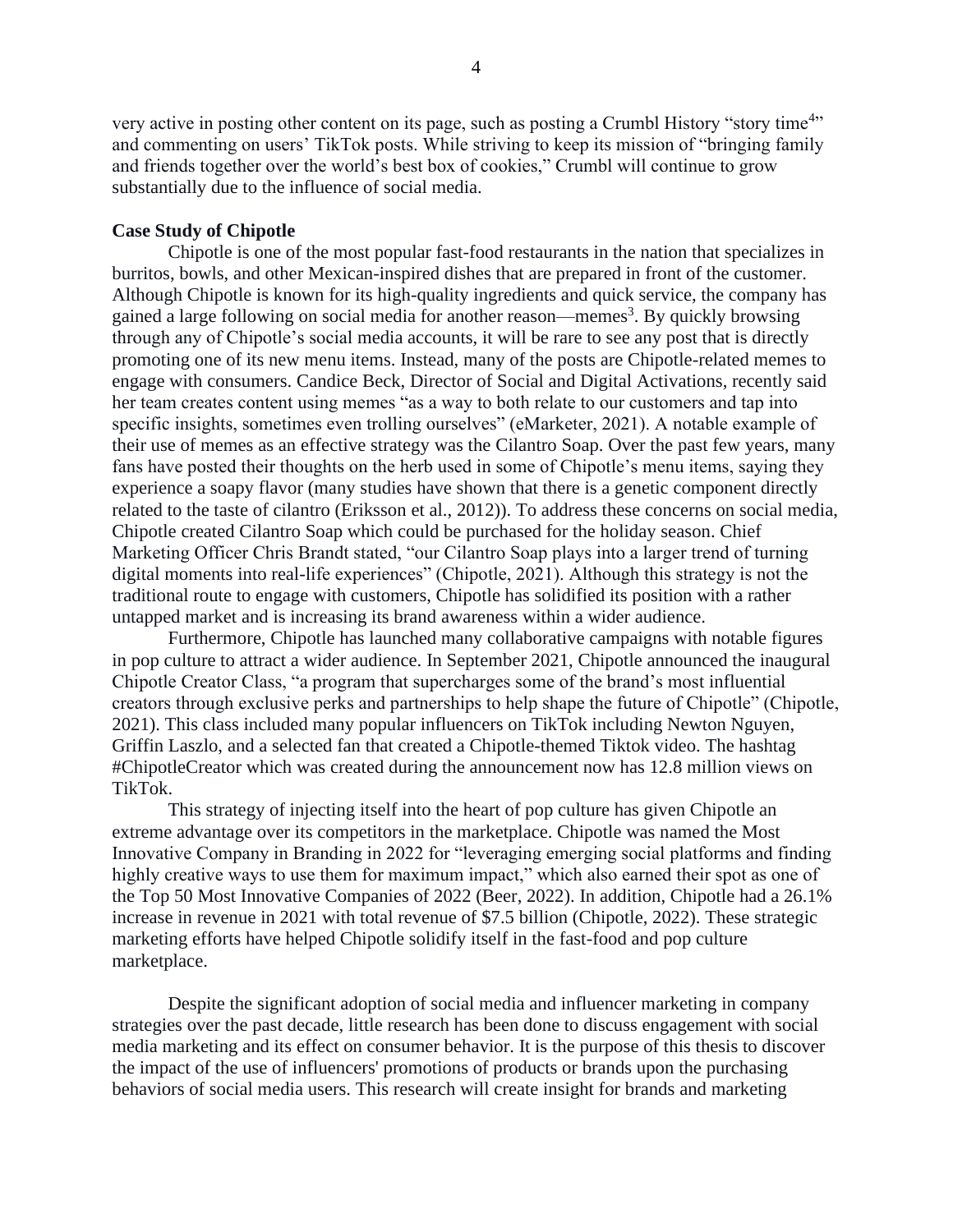agencies, providing a more in-depth understanding of the average social media user and how to market their products through posts, influencers, and ads more effectively.

#### **Methodology**

To understand the effects of social media and influencer marketing on consumer behavior, a survey was created and sent to University of Arkansas students. The survey adapted the work of Azpeitia (2021), who studied social media marketing for solely TikTok users. Azpeitia's study aimed to "discover whether TikTok marketers are successfully reaching their target audiences" (Azpeitia). However, a study by Haenlein over multiple social media platforms that compared audience characteristics, active users, and content format declared that both TikTok and Instagram stood out the most regarding their importance for social media marketing. "They have the youngest user base and therefore attract customer segments who are particularly susceptible to this form of marketing communication" (Haenlein, 2020). Therefore, I included Instagram as an additional platform to understand the potential differences between marketing strategies on these two platforms. I also decided to solely target college-aged students based on a study by Sarah Gambo and Bahire Ofe Özad who concluded that social media sites are mostly dominated by youths between the ages of 18 and 29 (2020). With this knowledge, I could get a more accurate representation of social media users by targeting college-aged students.

The survey is split into five blocks: Screening, TikTok, Instagram, Influencers, Income, and Demographics. The screening block is designed to screen out any respondents who are not active social media users, as they will not be able to answer the rest of the survey effectively. The TikTok and Instagram sections of the survey are designed to test the respondents' engagement on the respective platform. They are also asked about the type of content they normally view, the products/brands seen advertised, and their likeliness to purchase products from an advertisement or sponsored post. The influencer block is designed to test the respondents' understanding of the concept of an influencer, as they are asked to provide their definition of one. It will then proceed to ask about their engagement with influencers and the likeliness of purchasing products advertised or even used by influencers in a non-sponsored post. The final block is designed to determine an approximation for the respondents' level of disposable income.

Upon detailed research on prior questionnaires, it was important for the questions to be asked in a manner that maximized the respondents' understanding of the question. To support this idea, I utilized the work of Nicole Ellison. In March 2014, Ellison conducted a study that "explores the relationship between perceived bridging social capital and specific Facebookenabled communication behaviors…" (Ellison et al., 2014). Within this study, she extended her previous research on Facebook Intensity Scales (FBI) and created behavioral scales that will accurately examine a user's engagement on the social media platform. I modified these scales to fit the relevancy of Instagram and TikTok, as the navigation and lexicon are different. For example, Facebook connects users through the term "Friend," in which acceptance from both parties is required before one can see the other's content. In contrast, Instagram and TikTok allow users to "follow" others without consent from both parties. After creating the survey, I decided to perform a pre-test to ensure that the questions are clear and the survey is functional for mass administration. I selected four students from different colleges at the University of Arkansas (Walton College of Business, Fay Jones School of Architecture and Design, and Fulbright College of Arts and Sciences) to take the pre-test survey and provide feedback on any potential changes. These students' first responses were recorded to uphold the integrity of their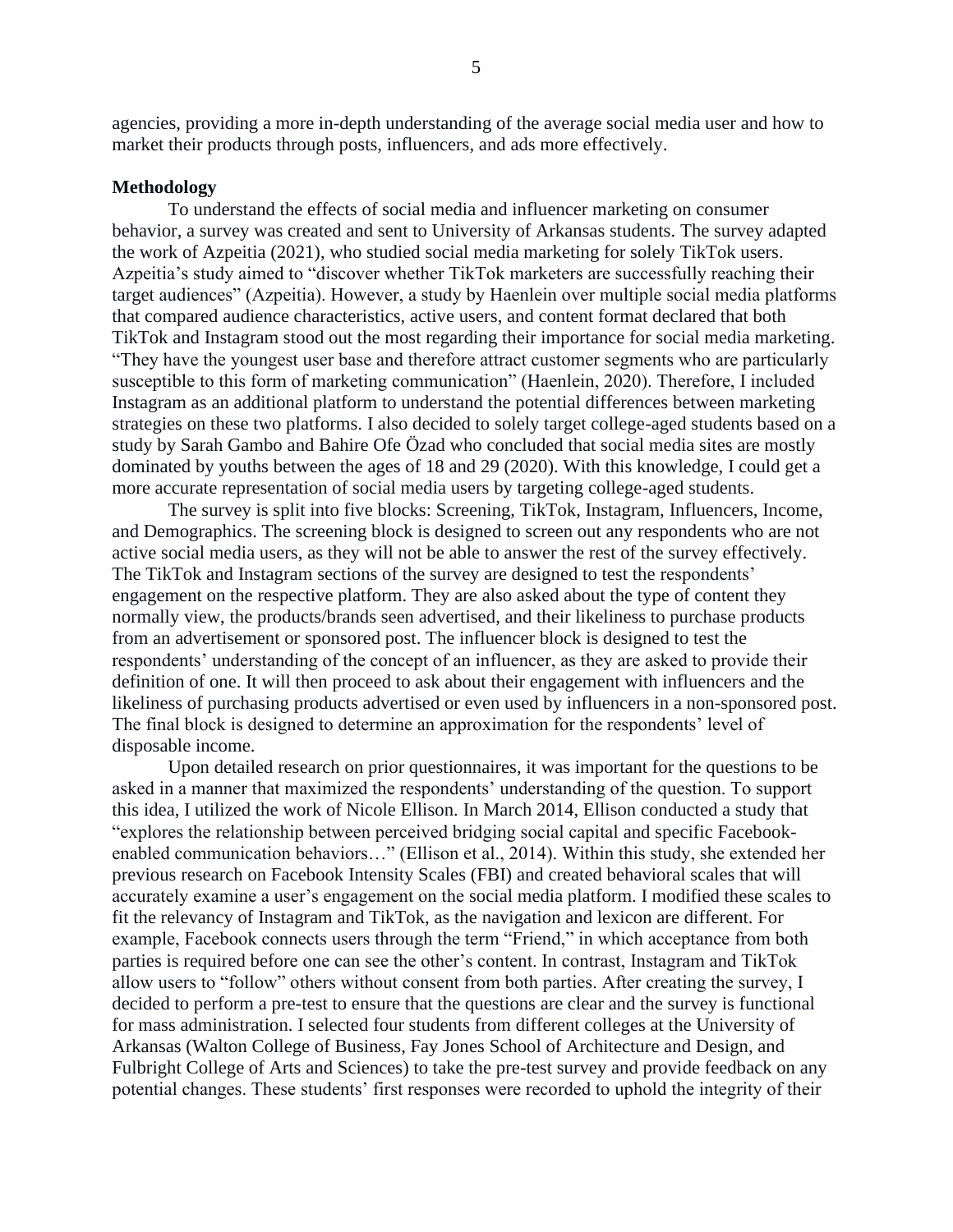initial answers. Once any required changes were made, the survey was ready to be distributed to students.

The survey was created using the Qualtrics software, made available to University of Arkansas students. It was sent out to students by word-of-mouth and through the Listserv for Walton College of Business undergraduate students.

#### **Results**

Once the survey was closed, I had a total of 209 responses. Of these responses, 96.9% came from students in the Sam M. Walton College of Business. The remaining responses were split between the Fay Jones School of Architecture and Design and the Fulbright College of Arts and Sciences. Furthermore, 65.4% of the respondents were female and 34% were male, as shown in **Figure 1**. One respondent identified as non-binary/third gender.

From first glance at the data, many responses show the prevalence of social media usage among college-aged students. Approximately 90% of respondents stated they spend at least some time on TikTok every single day, with 37.9% stating they are active for an hour or longer. Comparatively, approximately 97% of respondents stated they spend at least some time on Instagram every single day. The results of respondents' time spent on both platform is seen in **Figure 2**.

There was also a strong knowledge of the term *influencer* as 98% of respondents were aware of the term. The respondents were also asked to provide their definition of an *influencer*, and many of them were consistent with the Merriam-Webster definition<sup>1</sup> I provided for those unaware of the term. Some of the responses included:

- "A person who gains enough popularity to influence consumer behavior"
- "A person whose job is to influence people online to buy certain products or take up certain activities"
- "A social media personality who gets paid to use their platform to promote people, products, and places"

There were many repeated words and phrases throughout the responses. The most common words and phrases were "social media" (55 instances), "products" (38 instances), "brand" (24 instances), and "large following" (9 instances). The most common words and phrases have been displayed in a word cloud in **Figure 3**.

Respondents were asked to think of the first product that comes to mind when thinking of brands on TikTok and Instagram. Responses included many types of products/brands ranging in clothing, beauty, food, and technology. The top five most common responses are as follows:

#### *TikTok*

- **Amazon**
- Bang
- Duolingo
- Halara
- Taco Bell

#### *Instagram*

- Nike
- $\blacksquare$  Revolve
- SHEIN
- Amazon
- Fashion Nova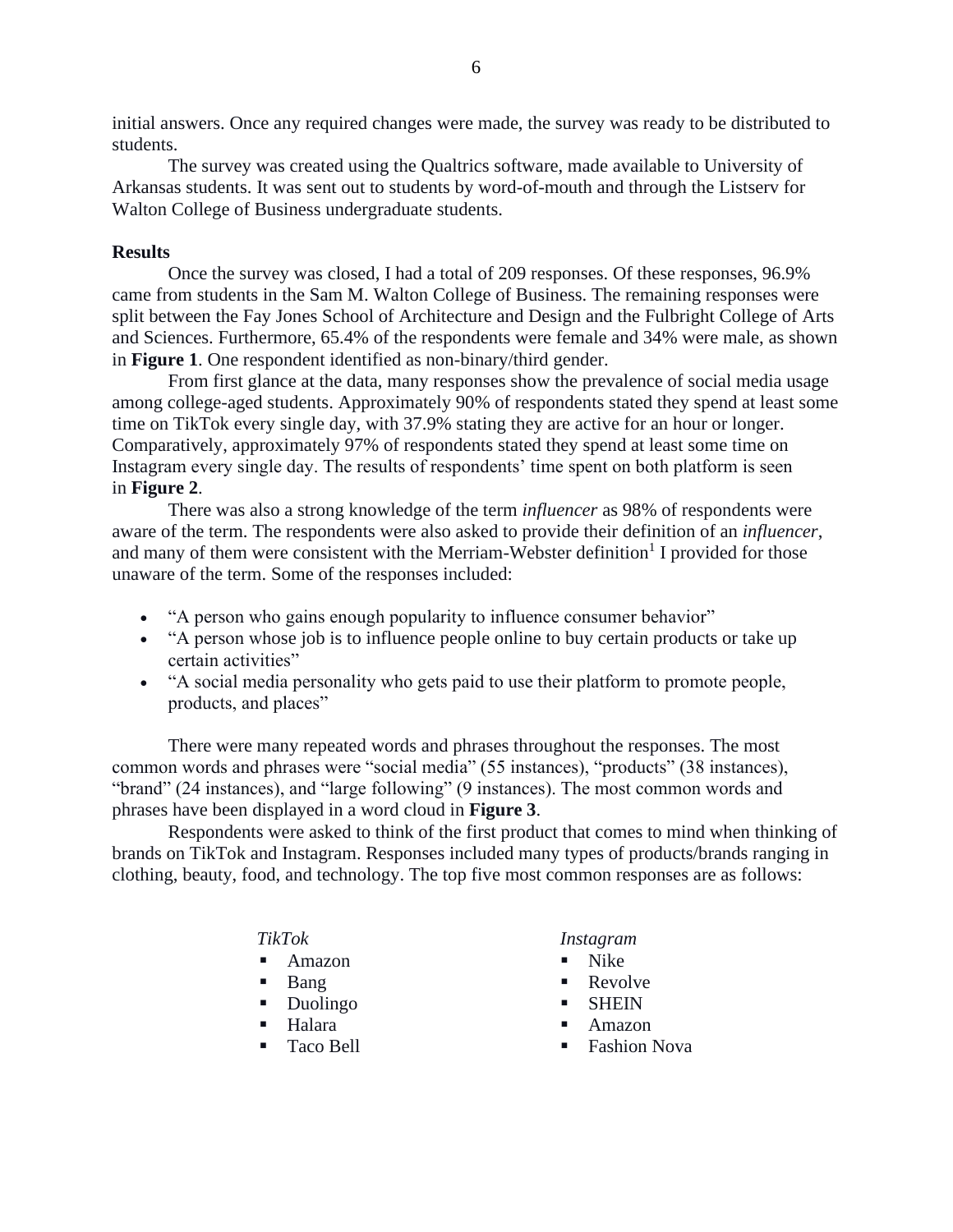## **Statistical Analysis**

I began my analysis by calculating the correlation between the questions in the survey. Many correlations were significant at the 0.01 level, however, there were a few correlations that stood out:

- "When I see a company/brand post on TikTok it makes me want to follow their account" and "When I see a company/brand post on TikTok – it makes me want to purchase a product from them"  $(r = 0.692)$
- "How many products have you purchased from TikTok?" and "I am likely to purchase a product promoted by an influencer"  $(r = 5.28)$
- "I am likely to purchase a product promoted by an influencer" and "I am likely to use a promotional code given by an influencer to purchase a product"  $(r = .655)$

There were also strong correlations between similar questions that were asked for both TikTok and Instagram:

- "What factors might influence you to purchase a product from TikTok the user that posted the product" and "What factors might influence you to purchase a product from Instagram – the user that posted the product"  $(r = .723)$
- "What factors might influence you to purchase a product from TikTok the product" and "What factors might influence you to purchase a product from Instagram –the product" (r  $= .601$
- "What factors might influence you to purchase a product from TikTok the company who makes the product" and "What factors might influence you to purchase a product from Instagram –the company who makes the product"  $(r = .592)$
- "What factors might influence you to purchase a product from  $TikTok previous$ knowledge of the product" and "What factors might influence you to purchase a product from Instagram – previous knowledge of the product"  $(r = .675)$

After reading through the correlations, there were a few hypotheses that I wanted to investigate. These hypotheses are as follows:

- **H1:** *There is a difference in purchasing habits on TikTok and Instagram between those who follow influencers and those who do not.*
- **H2:** *There is a difference in purchasing habits on TikTok between those who have posted on TikTok and those who have not.*
- **H3:** *There is a difference in purchasing habits from social media between females and males.*

To test the first hypothesis (H1), I performed a t-test for Equality of Means to test if there is a difference in social media engagement and purchasing behavior between those who follow influencers and those who do not. The first question I tested was "In the past week, on average, approximately how much time PER DAY have you spent actively using TikTok?" I concluded that at a 90% significance (p-value  $= 0.069$ ), there is a difference in the approximate time per day on TikTok between those who follow influencers and those who do not. Furthermore, those who followed influencers had a higher average answer than those who do not, showing they spent more time actively on TikTok every day. There was not a significant difference in time spent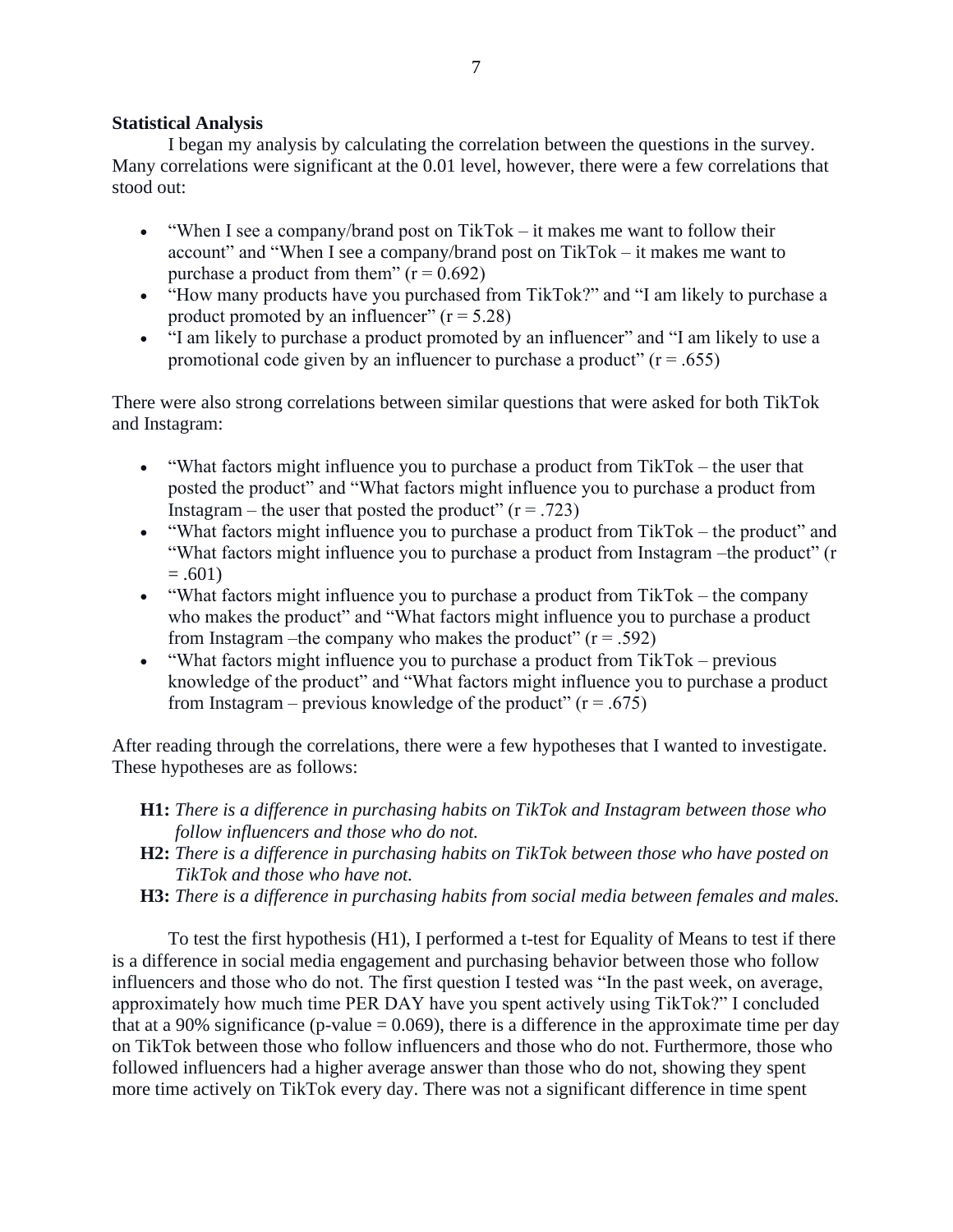actively using Instagram. I then ran tests on the factors that might influence the respondent to purchase a product from TikTok and Instagram. These were posed as four separate Likert scale questions ranging from Strongly Disagree to Strongly Agree. The questions for TikTok are as follows:

- "What factors might influence you to purchase a product from TikTok? The user that posted the product"
- "What factors might influence you to purchase a product from TikTok? The product"
- "What factors might influence you to purchase a product from TikTok? The company that makes the product"
- "What factors might influence you to purchase a product from TikTok? Previous knowledge of the product"

From these statistical tests, only "the user that posted the product" showed a significant difference at a 90% significance (p-value  $= 0.053$ ) between those who followed influencers and those who do not. This shows that those who followed influencers had a higher influence from "the user that posted the product" on TikTok than those who did not, as shown in **Figure 4**. The other factors did not show a significant difference. Furthermore, when respondents were asked the same questions for Instagram, only "the user that posted the product" and "the product" showed significant differences. However, both differences were at a 95% significance, as "the user that posted the product" and "the product" were at 0.015 and 0.027 p-values, respectively. Those who followed influencers showed a higher average answer showing they also had a higher influence from "the user that posted the product" and "the product" on Instagram, as shown in **Figure 4**. Finally, I performed a test on the difference in how many products were purchased on TikTok and Instagram between those who follow influencers and those who do not. I posed the question in the survey as "How many products have you purchased from TikTok?" The same question was asked for Instagram. From the statistical test, with a 95% significance (p-value  $=$ .033), those who follow influencers purchase more products on TikTok than those who do not. Comparatively, with a 90% significance (p-value  $= .076$ ), those who follow influencers purchase more products on Instagram than those who do not. The mean response value for each platform is shown in **Figure 4**. After seeing that those who follow influencers purchase more products on both Instagram and TikTok, I decided to test which platform sells more products. However, there is not a significant difference between the number of products purchased on Instagram and TikTok within my sample.

To test the second hypothesis (H2), I performed a t-test for Equality of Means to test if there was a difference between the social media engagement and purchasing behavior between those who have posted a TikTok video within the past year and those who have not. I decided to perform tests on the same questions as H1, beginning with "In the past week, on average, approximately how much time PER DAY have you spent actively using TikTok?" From this test, with a 99% significance (p-value  $= 0.007$ ), those who have posted a TikTok within the past year spend more time actively using TikTok every day than those who have not. There was not a significant difference in the amount of time spent actively using Instagram. The mean response for each platform is shown in **Figure 5**. I then tested the factors that might influence the respondent to purchase a product from TikTok and Instagram. With a 99% significance, there is a difference in the influence of both the user that posted the product (p-value  $= 0.0002$ ) and the product (p-value  $= 0.0003$ ) has on the respondent when purchasing products on TikTok between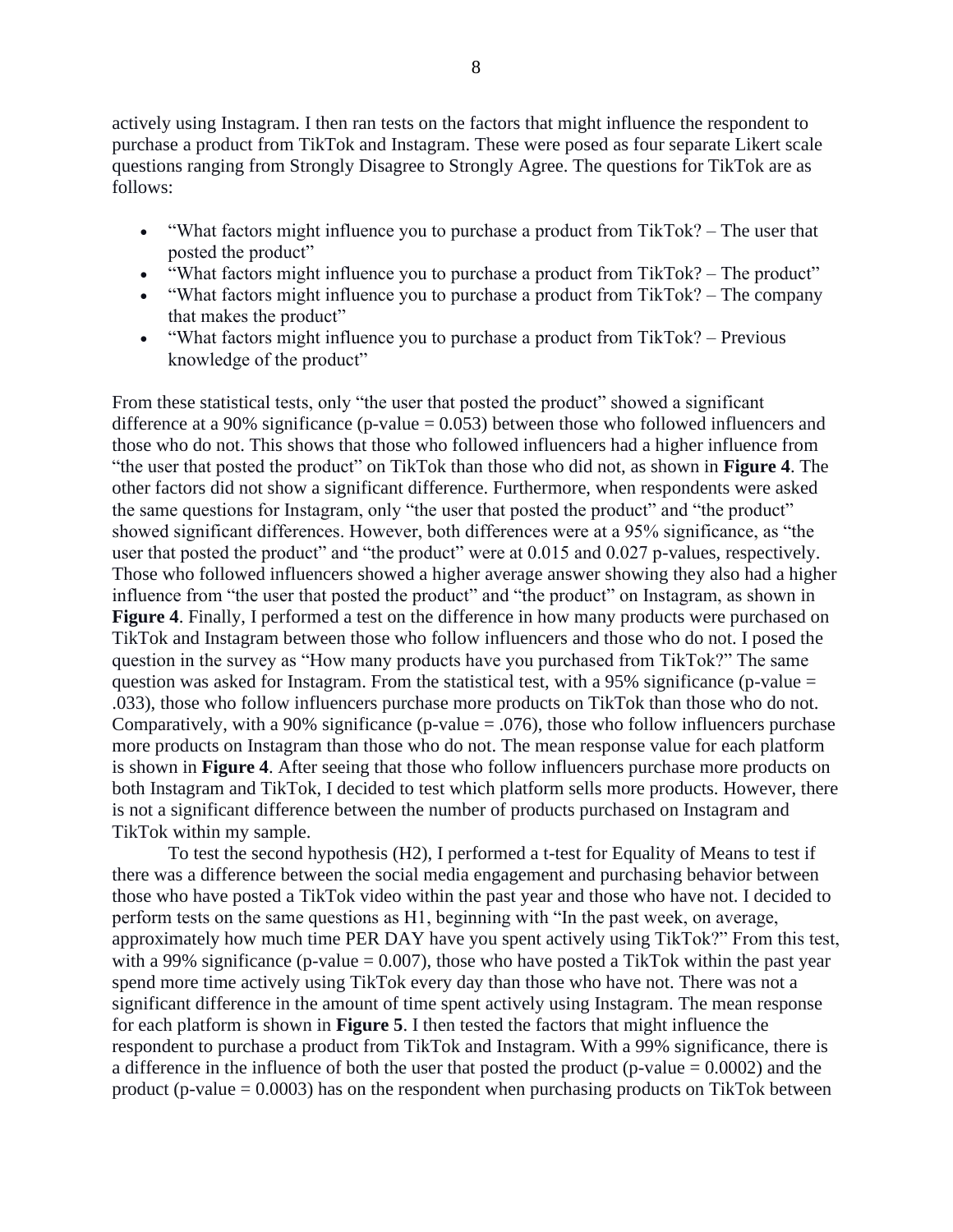those who have posted a TikTok and those who haven't. There also is a difference with 95% significance (p-value  $= 0.039$ ) in the influence of the company that makes the product. The results of the statistical test for Instagram proved similar, as there was a difference with 99% significance in the influence of both the user that posted the product (p-value  $= 0.0005$ ) and the product (p-value  $= 0.008$ ). The other factors did not show a significant difference for either TikTok or Instagram. For each platform, "the user that posted the product", "the product", and "the company that posted the product" showed a higher influence for those who have posted TikTok videos than for those who have not, as shown by the mean response in **Figure 5**. After running statistical tests to see if there was a difference in the number of products purchased on TikTok and Instagram between those who have posted on TikTok within the past year and those who have not, there was a difference with 99% significance (p-value  $= 0.0001$ ) in the number of products purchased on TikTok and with 95% significance (p-value  $= 0.041$ ) in the number of products purchased on Instagram. From this test, those who posted TikTok videos purchased more products on TikTok and Instagram than those who did not, as shown by the means in **Figure 5**.

To test my final hypothesis (H3), I performed a t-test for Equality of Means to test if there was a difference the social media engagement and purchasing behavior between males and females. Once again, I tested the same questions as H1 to provide consistency across my findings. I began with "In the past week, on average, approximately how much time PER DAY have you spent actively using TikTok?" With 99% significance (p-value  $= 0.002$ ), there is a difference between the number of times females and males spend actively using TikTok, as women spent more time on the platform. There was once again no significant difference in the amount of time actively using Instagram. The mean response for both groups is provided in **Figure 6**. When asked about the factors that might influence the respondent to purchase a product from TikTok, there was a difference with 99% significance (p-value  $= 0.00001$ ) in the influence of the user that posted the product between males and females. Instagram also showed a difference with 99% significance (p-value  $= 0.0002$ ) in the influence of the "user that posted the product". The other factors did not show a significant difference in either TikTok or Instagram. Women, from these tests, admitted to showing more influence from "the user that posted the product" than men, as shown by their mean responses shown in **Figure 6**. After running statistical tests to see if there was a difference between the number of products purchased on TikTok and Instagram between males and females, there was a difference with 99% significance (p-value < 0.00001) in the number of products purchased on TikTok. Similarly, there was a difference with 95% significance (p-value  $= 0.013$ ) between males and females in the number of products purchased on Instagram. Women purchased more products on both platforms based on the mean response from both groups shown in **Figure 6**. As a final test, I wanted to see if there was a difference in the likeliness of purchasing a product from an influencer and using a promotional code given by an influencer. The survey posed these two questions on a Likert Scale ranging from Strongly Disagree to Strongly Agree to the respondent:

- "I am likely to purchase a product promoted by an influencer."
- "I am likely to use a promotional code given by an influencer to purchase a product."

The statistical tests showed that with 99% significance (p-value  $< 0.00001$ ) that there is a difference between males and females and the likeliness to purchase a product promoted by an influencer and use a promotional code given by an influencer. From these results, women were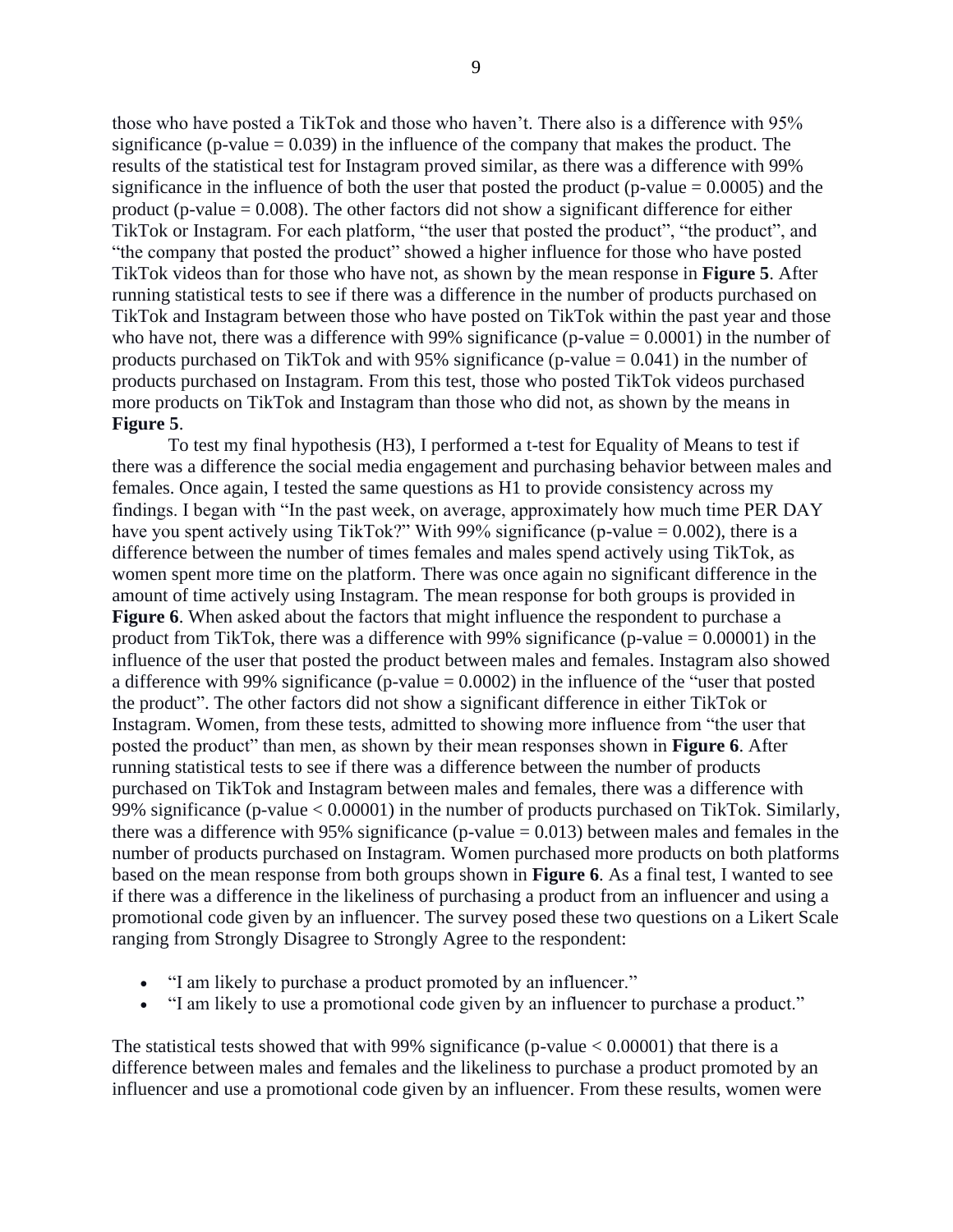more likely to purchase a product promoted by an influencer and use a promotional code given by an influencer, as shown by the mean response provided in **Figure 6**. **Figures 7 and 8** show the results of these questions between males and females.

#### **Discussion**

There are a few conclusions that can be made based on the statistical tests performed on the sample. The first, and most prominent, is that there is a drastic difference between males and females in the number of products purchased on TikTok and Instagram, the amount of time spent on TikTok, the influence of the user that posted the product when purchasing products on TikTok and Instagram, and the likeliness to purchase products and use promotional codes from influencers. While this was not very surprising, it is still intriguing to see the drastic difference between the two groups. However, while influencers can use their talents to appeal to many niche audiences, most influencers are women and have a wider female audience. From a study by Statista, 84% of influencers identified as women and only 16% were men (2021). Furthermore, an additional study showed that women of all age groups followed more influencers than men on social media in 2021 (Dopson, 2021). With this knowledge, marketing companies can implement marketing strategies that would appeal to men, such as working with influencers in the athletic and comedy genres to increase sales.

The next conclusion that can be made is that there is a large difference between those who have posted on TikTok within the past year and those who have not in the number of products purchased on TikTok and Instagram, the amount of time spent on TikTok, and the influence of the user that posted the product when purchasing products on TikTok and Instagram. This could be due to the increased level of engagement than those who have posted on TikTok have compared to those who haven't. Viewing and creating content on social media, while designed to be intertwined, require two separate levels of engagement. Those who are creating TikTok videos are often searching for popular sounds, dances, and trends to recreate, which will increase their time spent on the app and make them more knowledgeable about popular trends. Also, their influence on the user that posts the product could be increased because of a level of respect for the influencer. Those who have posted a TikTok have a better understanding of the time and effort it takes to get the correct angle, say the correct lines, and use the perfect sound. This respect could in turn lead to influence using the concept of mimicry discussed earlier.

The third conclusion that can be made is that there is a difference between those who follow influencers and those who do not in the number of products purchased on TikTok and Instagram, the amount of time spent on TikTok, and the influence of the user that posted the product when purchasing products on TikTok and Instagram. These conclusions were not surprising, given the studies discussed earlier including the Social Influence Theory. Influencers have become very popular and well-known to social media users of all ages, and they are a strong asset to brands to successfully market their products beyond traditional outlets such as magazines and television. However, influencers are not always seen in such a positive light. Some of the responses when asked to define influencers were quite negative. Those responses included:

- "*Annoying*. *Talentless*. *Not a fan*"
- "Person with many followers that *shallow*, *gullible* people value their opinion for *no good reason*."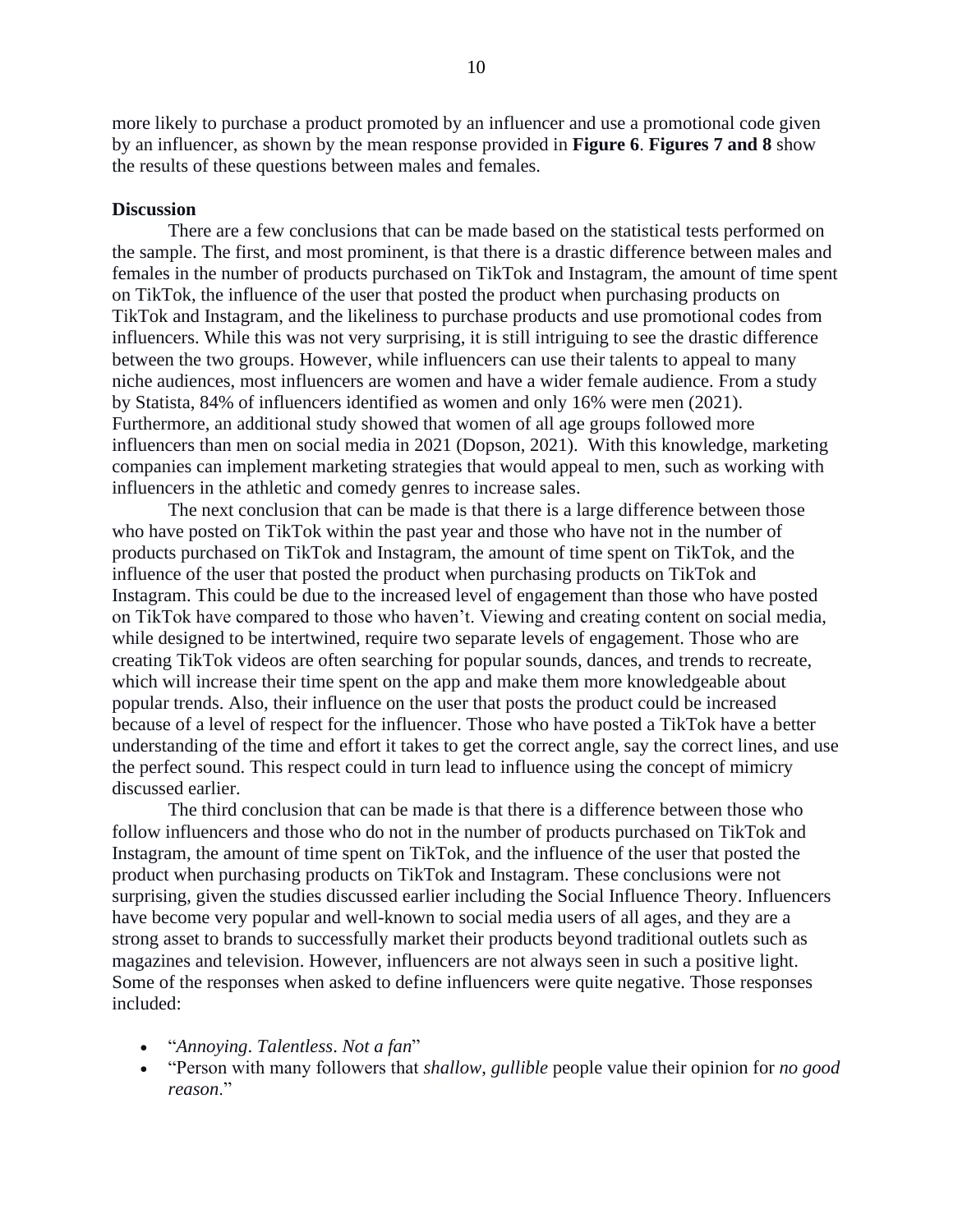- "Someone who got their fame from social media alone and doesn't really have *any other actual talent in the real world*."
- "Very *flawed*. Everyone thinks they're an influencer nowadays."

While influencers have shown through increased sales and brand awareness that they are positively contributing to brand revenue, many people do not see their value or purpose. However, brands have seen their value, and see the potential to reach a much wider audience through social media platforms.

An interesting result from my analysis showed that between all three groups in my hypotheses, there was not a statistical difference in the amount of time spent actively on Instagram per day. There could be several reasons behind this result, but a logical explanation could be the fact that TikTok is still a much newer social media platform than Instagram. Instagram was created in 2010, while TikTok was created in 2016 (McFadden, 2020). This allowed more time for Instagram to increase the number of users and build an engaged, consistent audience.

Another interesting takeaway from my survey results was the top brands that came to mind to the respondents. Amazon was the only brand that was in the Top 5 responses for both TikTok and Instagram. Amazon has utilized the approach to place advertisements between TikTok videos and Instagram Stories, and through personal experience, I have seen them quite frequently. Due to the repetitive nature and consistency of their advertisements across multiple platforms, I was not surprised to see Amazon in both Top 5 responses. Duolingo, a languagelearning web and mobile application, appeared in the Top 5 responses for TikTok. The marketing team for Duolingo has put a large focus on content creation on TikTok. Rather than posting promotional content, they participate in popular trends such as dancing and comedy using their green owl mascot, Duo. They have gained a large following, so I was expecting their brand to be a common response.

#### **Limitations of Work and Future Research**

Although I tried to prohibit limitations in my research, they are inevitable in any study. The biggest limitation I found in my research was the significant number of respondents in the Sam M. Walton College of Business compared to students in other colleges at the University of Arkansas. For example, I was not able to sample any students from the Dale Bumpers College of Agricultural, Food and Life Sciences, College of Education and Health Professions, or College of Engineering. Furthermore, there was not an equal distribution of genders within my sample, as approximately 65% identified as female.

I do not think this research should end here. Social media is constantly evolving, so research needs to be continual to have a better understanding of the role it plays in marketing strategies. A similar survey with a broader sample of all ages would be beneficial, as collegeaged students are only a percentage of the entire population of active social media users. I also believe a study that involves influencers themselves to discover how they believe their role impacts marketing strategies would add another perspective.

#### **Conclusion**

With the knowledge gained from this study, brands and marketing agencies should continue to utilize social media marketing and influencers to market their products. Those who are following influencers are becoming more likely to purchase products from them, and this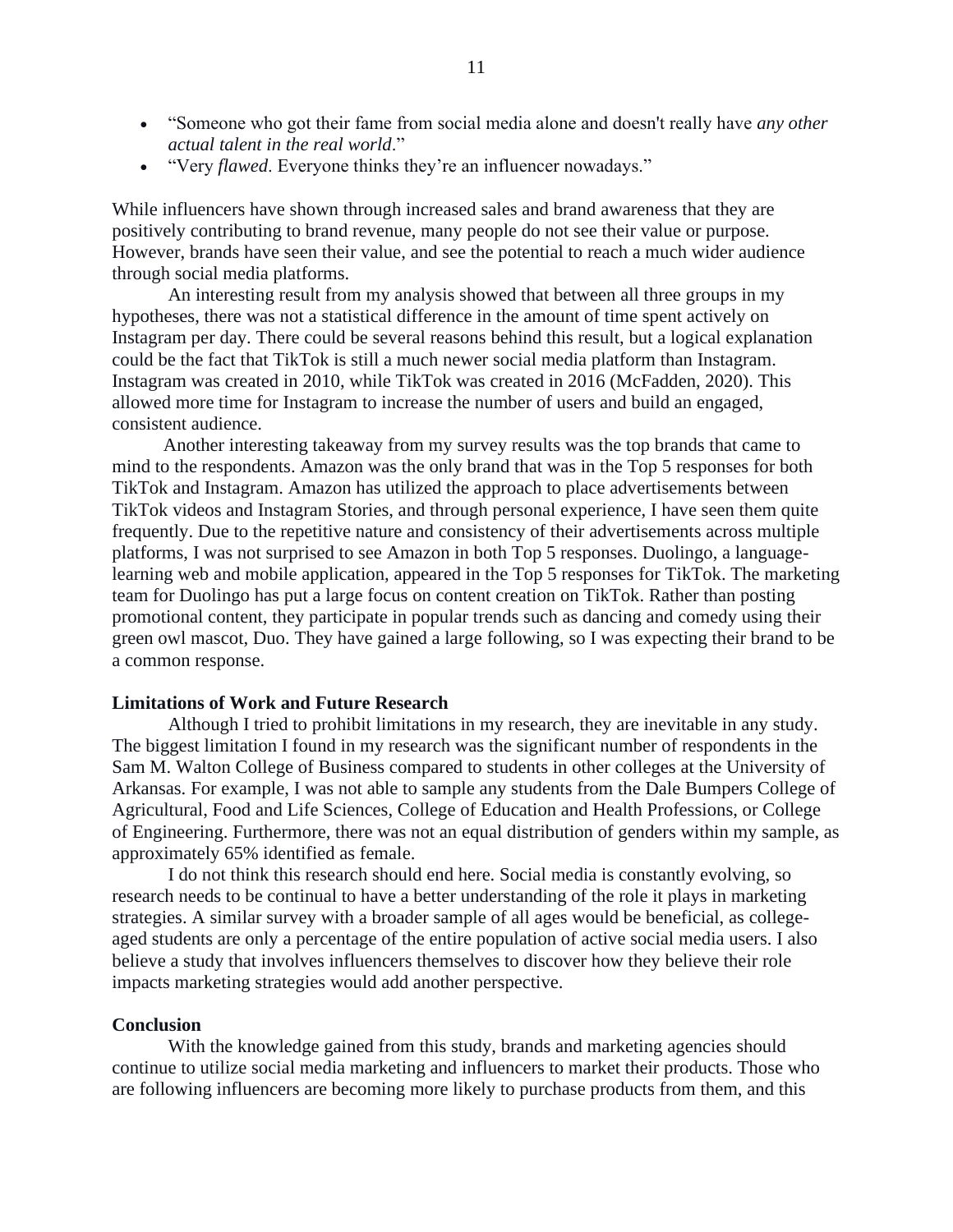12

sales trend does not appear to be vanishing soon. It is also an ever-expanding market, for it takes just one viral video to make an active social media user into an influencer. However, this is still a new strategy, so studies on this topic should still be conducted to maximize profitability as we enter a new age of marketing.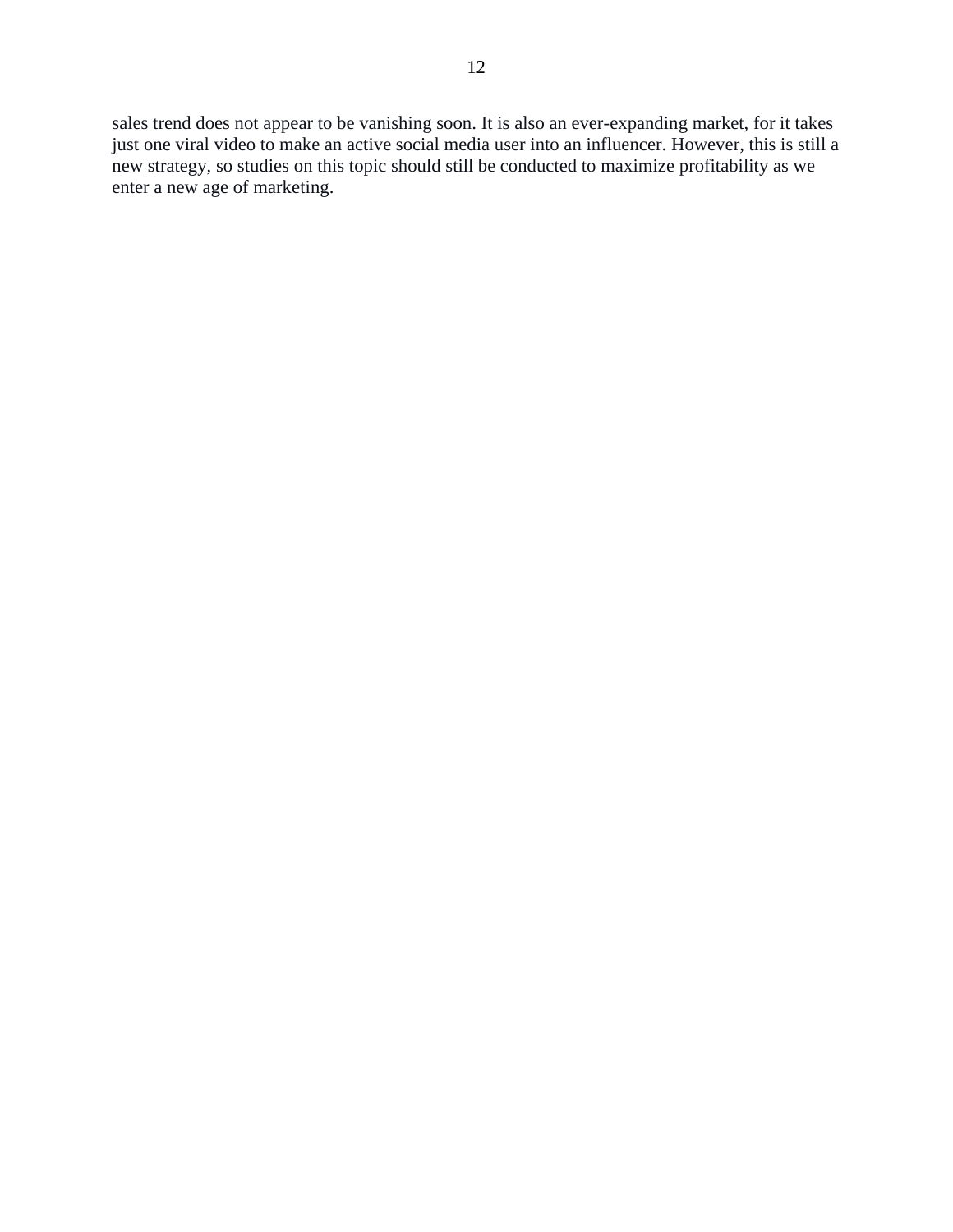#### References

- Azpeitia, J. (2021). *Social media marketing and its effects on TikTok users*. Theseus. Retrieved April 2, 2022, from https://www.theseus.fi/handle/10024/494757
- Beer, J. (2022, March 8). *The 10 most innovative companies in branding in 2022*. Fast Company. Retrieved April 2, 2022, from https://www.fastcompany.com/90724372/most-innovativecompanies-branding-2022
- *Chipotle Announces Fourth Quarter and Full Year 2021 Results*. Chipotle. (2022, February 8). Retrieved April 2, 2022, from https://newsroom.chipotle.com/2022-02-08-CHIPOTLE-ANNOUNCES-FOURTH-QUARTER-AND-FULL-YEAR-2021-RESULTS
- *Chipotle Brings Popular Meme to Life, Introduces Cilantro Soap*. Chipotle. (2021, December 2). Retrieved April 2, 2022, from https://newsroom.chipotle.com/2021-12-02-Chipotle-Brings-Popular-Meme-To-Life,-Introduces-Cilantro-Soap
- *Chipotle Introduces Its First-Ever Creator Class, Gives One Fan The Chance To Join The Exclusive Group*. Chipotle. (2021, September 9). Retrieved April 2, 2022, from https://newsroom.chipotle.com/2021-09-09-Chipotle-Introduces-Its-First-Ever-Creator-Class,-Gives-One-Fan-The-Chance-To-Join-The-Exclusive-Group
- Coley, B. (2021, September 21). *Crumbl cookies rises from emerging brand to category leader*. QSR magazine. Retrieved April 2, 2022, from https://www.qsrmagazine.com/exclusives/crumbl-cookies-rises-emerging-brandcategory-leader
- *CRUMBL cookies - freshly baked & home delivered cookies*. Crumbl Cookies Freshly Baked & Home Delivered Cookies. (n.d.). Retrieved April 2, 2022, from https://crumblcookies.com/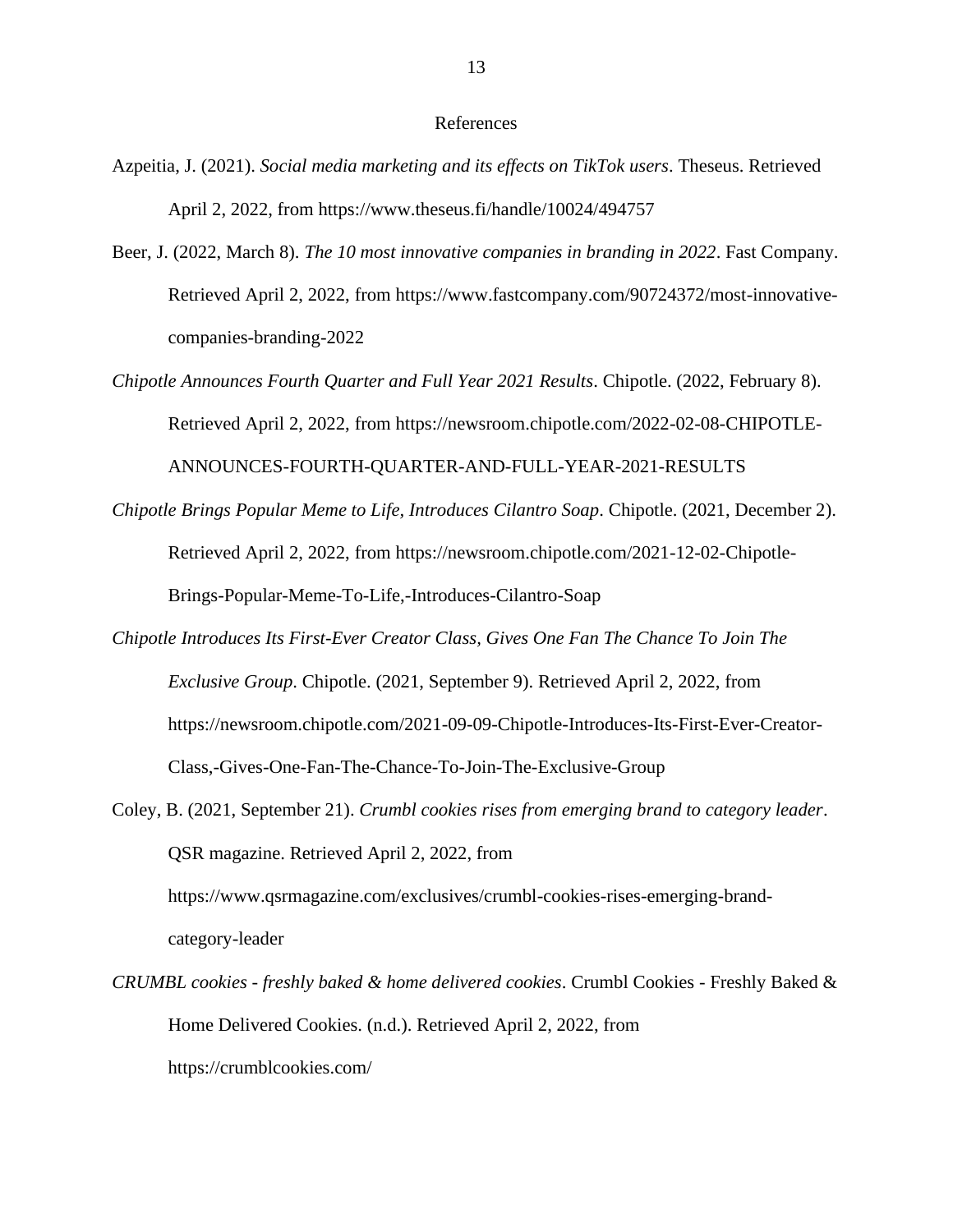Dean, B. (2021, October 10). *How many people use Social Media in 2022?* Backlinko. Retrieved April 2, 2022, from https://backlinko.com/social-media-users

- Dopson, E. (2021, August 18). *30+ Influencer Marketing Statistics to Have on Your Radar*. Shopify. Retrieved April 27, 2022, from https://www.shopify.com/blog/influencermarketingstatistics#:~:text=Women%20aged%2016%20to%2024,compared%20to%20just%2016 %25%20men.
- Editors, eM. (Ed.). (2021, February 8). *How chipotle mexican grill leverages memes on social media*. Insider Intelligence. Retrieved April 2, 2022, from https://www.emarketer.com/content/how-chipotle-mexican-grill-leverages-memes-onsocial-media
- Ellison, N. B., Vitak, J., Gray, R., & Lampe, C. (2014). Cultivating social resources on social network sites: Facebook Relationship Maintenance Behaviors and their role in social capital processes. *Journal of Computer-Mediated Communication*, *19*(4), 855–870. https://doi.org/10.1111/jcc4.12078
- Eriksson, N., Wu, S., Do, C. B., Kiefer, A. K., Tung, J. Y., Mountain, J. L., Hinds, D. A., & Francke, U. (2012, November 29). *A genetic variant near olfactory receptor genes influences cilantro preference - flavour*. BioMed Central. Retrieved April 2, 2022, from https://flavourjournal.biomedcentral.com/articles/10.1186/2044-7248-1-22

Gambo, S., & Özad, B. O. (2020). The demographics of computer-mediated communication: A review of social media demographic trends among social networking site Giants. *Computers in Human Behavior Reports*, 2, 100016. https://doi.org/10.1016/j.chbr.2020.100016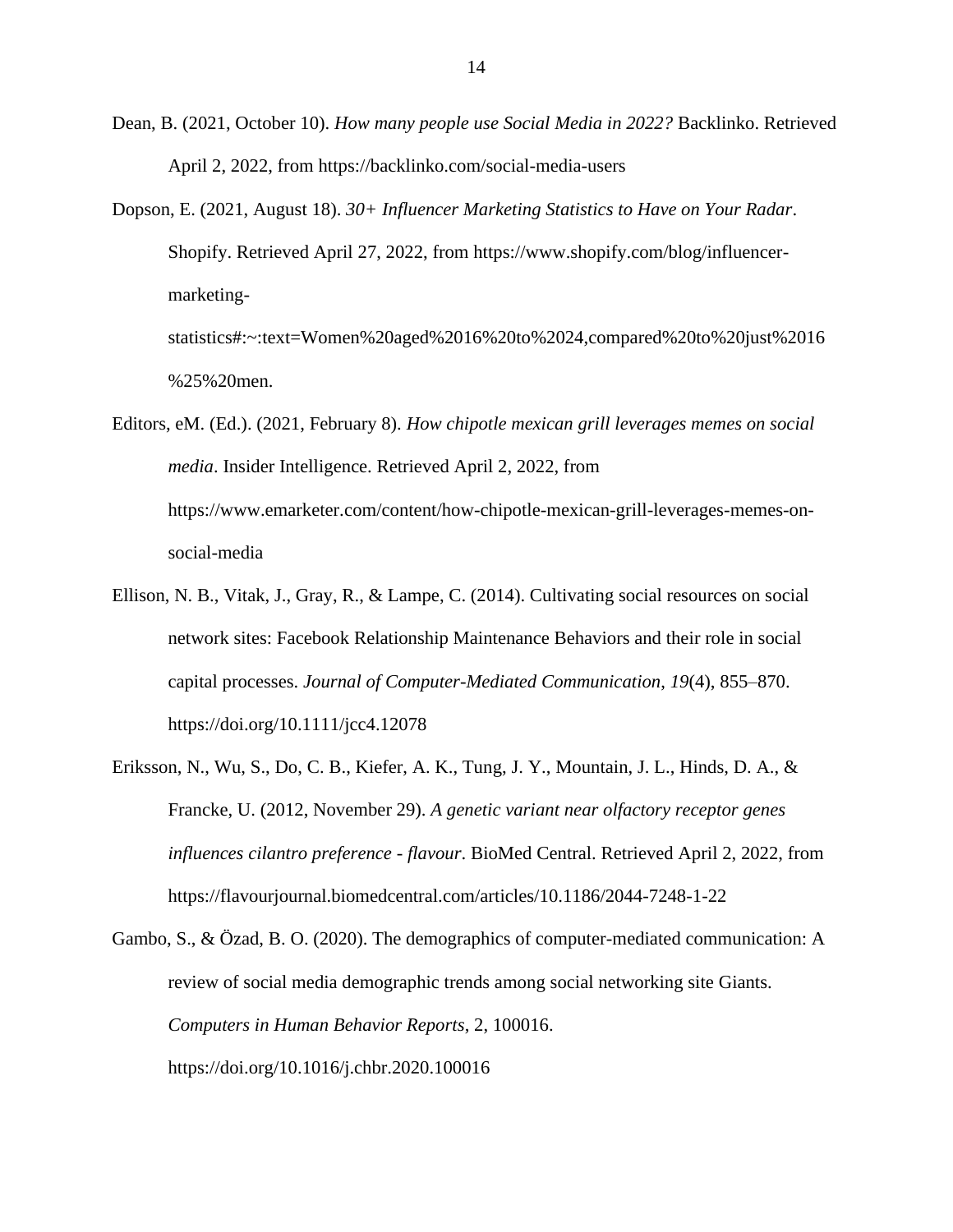Haenlein, M., Anadol, E., Farnsworth, T., Hugo, H., Hunichen, J., & Welte, D. (2020). Navigating the new era of influencer marketing: How to be successful on Instagram, Tiktok, & Co.. *California Management Review*, *63*(1), 5–25. https://doi.org/10.1177/0008125620958166

- Hunter, T. (2022, February 16). *Official Olympic coverage tells us who wins. Tiktok tells us everything else.* The Washington Post. Retrieved April 2, 2022, from https://www.washingtonpost.com/technology/2022/02/16/tiktok-winter-olympics/
- Jacobson, J., Gruzd, A., & Hernandez-Garcia, A. (2021). Social Media Marketing: who is watching the watchers? *Journal of Retailing and Consumer Services*, *53*, 101774. https://doi.org/10.32920/14636028
- Kapoor, K. K., Tamilmani, K., Rana, N. P., Patil, P., Dwivedi, Y. K., & Nerur, S. (2017). Advances in social media research: Past, present and future. *Information Systems Frontiers*, *20*(3), 531–558. https://doi.org/10.1007/s10796-017-9810-y
- Ki, C. W. 'C., & Kim, Y. K. (2019). The mechanism by which social media influencers persuade consumers: The role of consumers' desire to mimic. *Psychology & Marketing*, *36*(10), 905–922. https://doi.org/10.1002/mar.21244
- Ki, C.-W. (C., Cuevas, L. M., Chong, S. M., & Lim, H. (2020). Influencer Marketing: Social media influencers as human brands attaching to followers and yielding positive marketing results by fulfilling needs. *Journal of Retailing and Consumer Services*, *55*, 102133. https://doi.org/10.1016/j.jretconser.2020.102133
- Li, F., Larimo, J., & Leonidou, L. C. (2020). Social media marketing strategy: Definition, conceptualization, taxonomy, validation, and future agenda. *Journal of the Academy of Marketing Science*, *49*(1), 51–70. https://doi.org/10.1007/s11747-020-00733-3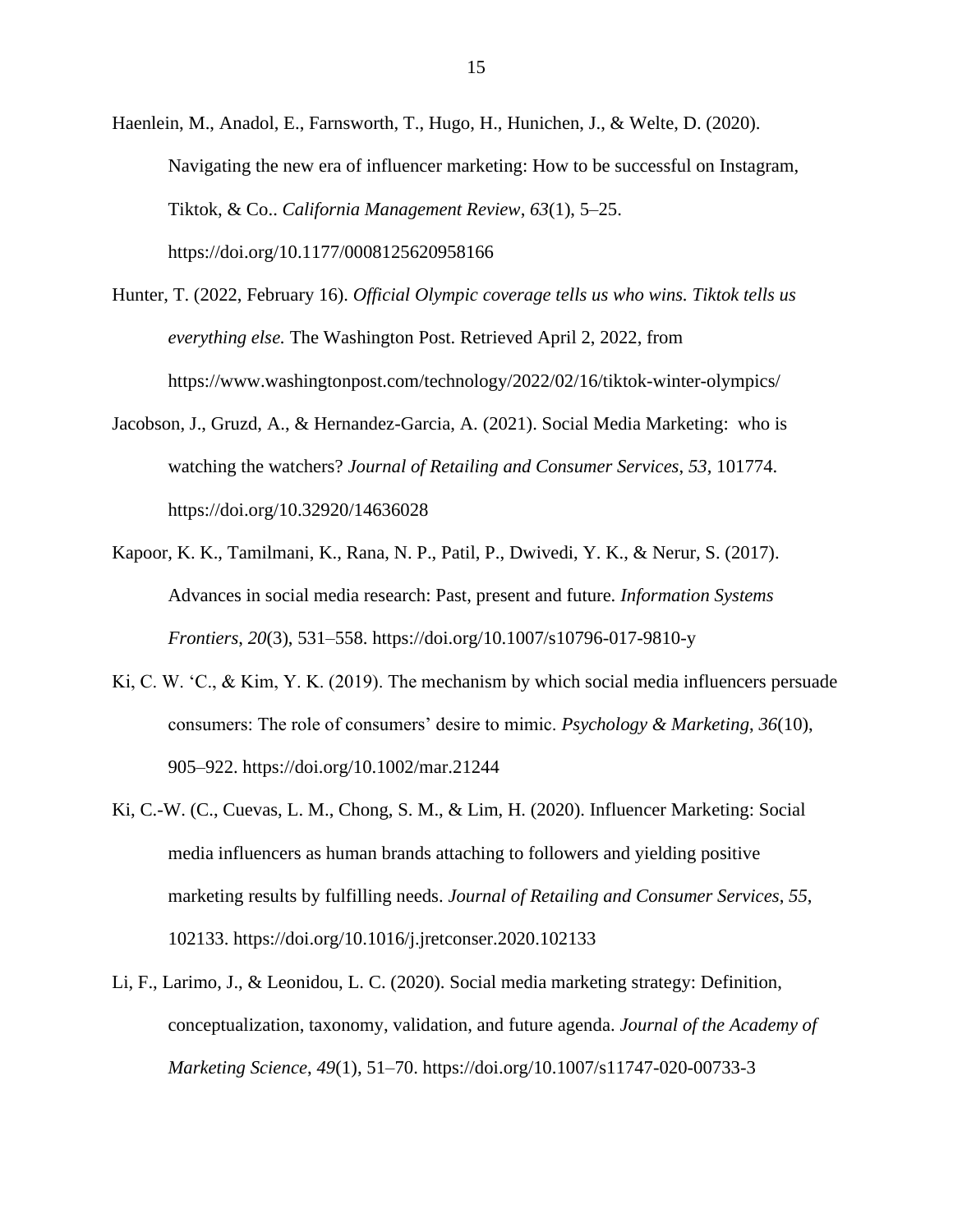*Linqia - the state of influencer marketing 2021*. (n.d.). Retrieved April 2, 2022, from https://www.linqia.com/wp-content/uploads/2021/04/Linqia-The-State-of-Influencer-Marketing-2021.pdf

- McFadden, C. (2020, July 2). *A chronological history of social media*. Interesting Engineering. Retrieved April 19, 2022, from https://interestingengineering.com/a-chronologicalhistory-of-social-media
- McLellan, S., & Moore, Z. (2021, August 4). *Cookie company goes viral with 1.7M followers on TikTok*. ABC News. Retrieved April 2, 2022, from https://abcnews.go.com/GMA/Food/cookie-company-viral-17m-followerstiktok/story?id=79118508
- Ruvio, A., Gavish, Y., & Shoham, A. (2013). Consumer's doppelganger: A role model perspective on intentional consumer mimicry. *Journal of Consumer Behaviour*, *12*(1), 60–69. https://doi.org/10.1002/cb.1415
- Saravanakumar, M., & SuganthaLakshmi, T. (2012). Social Media Marketing. *Life Science Journal*, *9*(4), 4444–4451.
- Statista Research Department. (2021, August 13). *Instagram influencers by gender*. Statista. Retrieved April 27, 2022, from https://www.statista.com/statistics/893749/shareinfluencers-creating-sponsored-posts-by-gender/

Tafesse, W., & Wood, B. P. (2020, September 16). *Followers' engagement with Instagram influencers: The role of Influencers' content and engagement strategy*. Journal of Retailing and Consumer Services. Retrieved April 2, 2022, from https://www.sciencedirect.com/science/article/abs/pii/S0969698920313114?via%3Dihub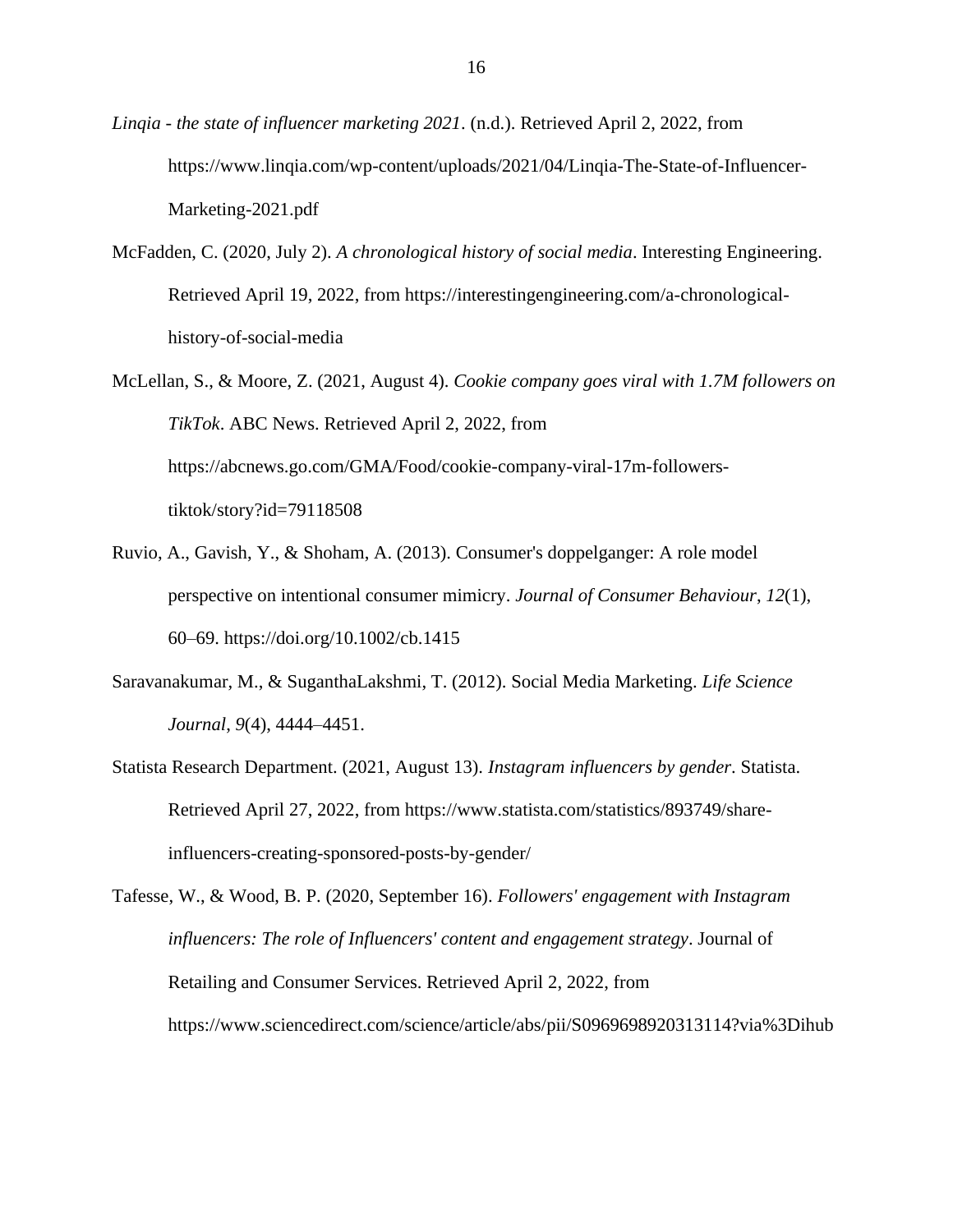(2021, March 3). Retrieved April 16, 2022, from

https://online.maryville.edu/blog/evolution-social-media/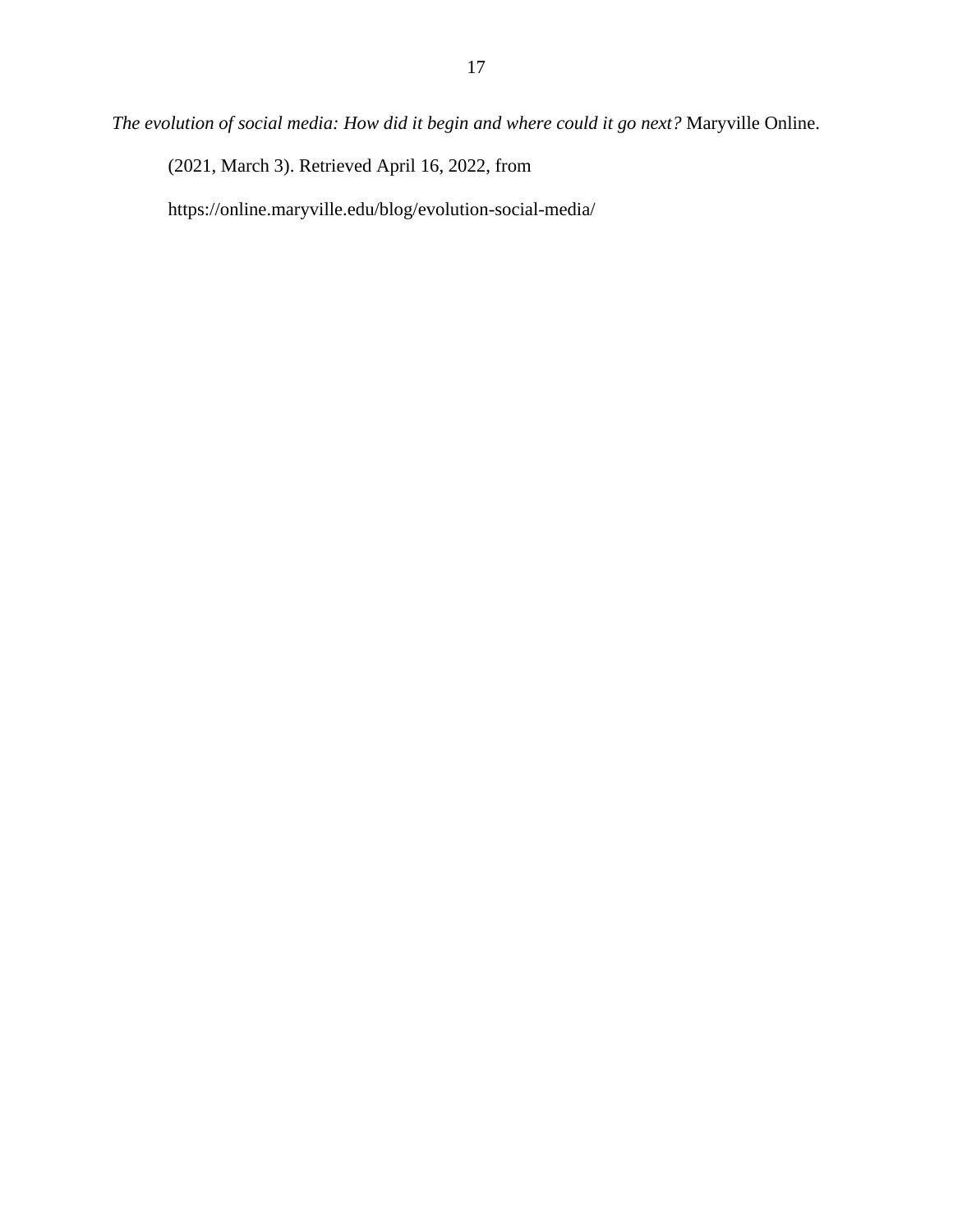











Appendix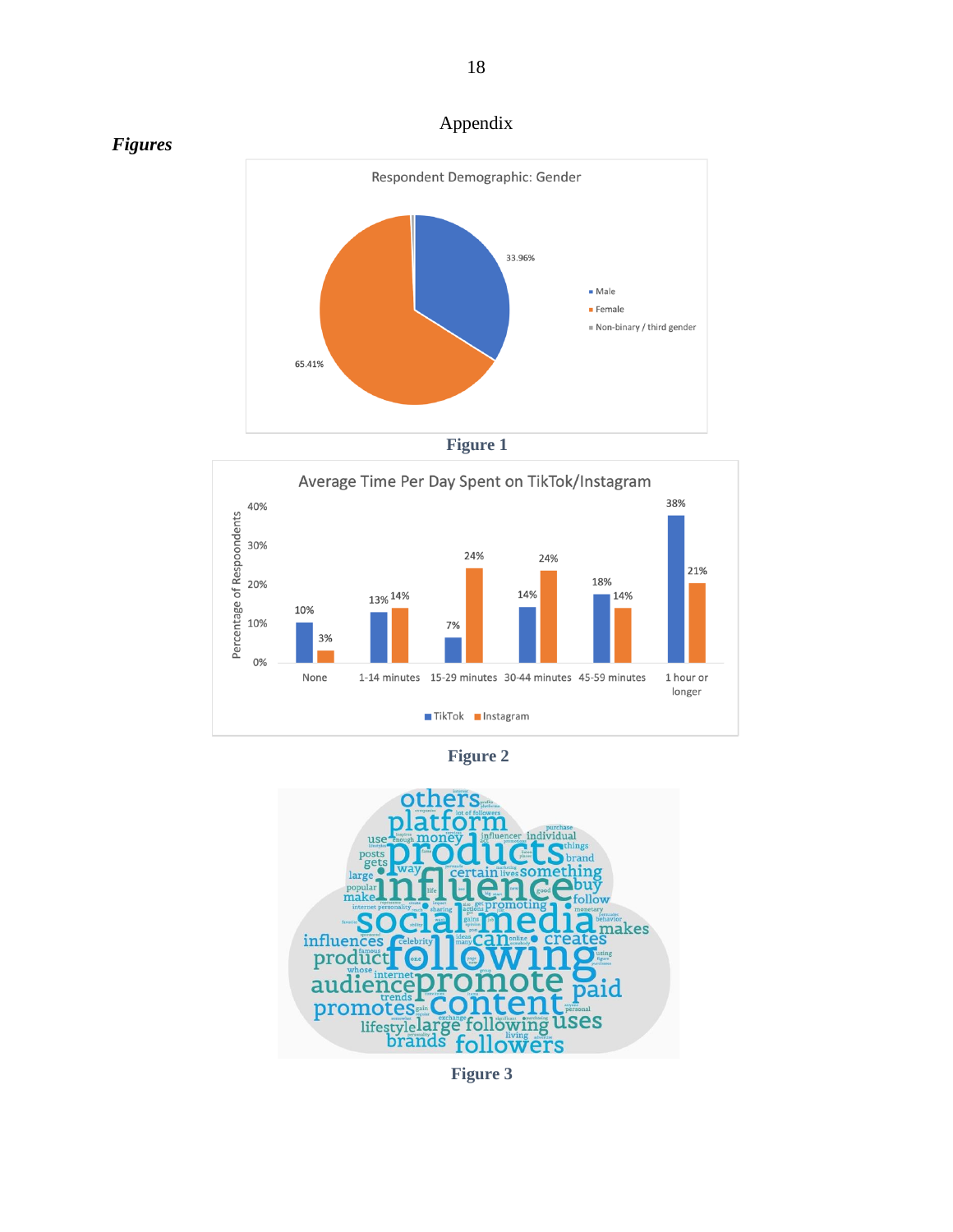| <b>Survey Question</b>                                                                                            | Does not<br>follow<br>influencers<br>(mean) | <b>Follows</b><br>influencers<br>(mean) | $p$ -value | Significance |
|-------------------------------------------------------------------------------------------------------------------|---------------------------------------------|-----------------------------------------|------------|--------------|
| In the past week, on average,<br>approximately how much time PER DAY<br>have you spent actively using TikTok?     | 3.33                                        | 4.35                                    | 0.069      | 90%          |
| How many products have you purchased<br>from TikTok?                                                              | 1.28                                        | 1.58                                    | 0.033      | 95%          |
| What factors might influence you to<br>purchase a product from TikTok? - The<br>user that posted the product      | 2.06                                        | 2.72                                    | 0.053      | 90%          |
| What factors might influence you to<br>purchase a product from TikTok? - The<br>product"                          | 3.11                                        | 3.64                                    | 0.205      |              |
| What factors might influence you to<br>purchase a product from TikTok? - The<br>company that makes the product    | 2.71                                        | 2.78                                    | 0.847      |              |
| What factors might influence you to<br>purchase a product from TikTok? -<br>Previous knowledge of the product     | 2.89                                        | 2.99                                    | 0.774      |              |
| In the past week, on average,<br>approximately how much time PER DAY<br>have you spent actively using Instagram?  | 3.78                                        | 3.95                                    | 0.594      |              |
| How many products have your purchased<br>from Instagram?                                                          | 1.41                                        | 1.70                                    | 0.031      | 95%          |
| What factors might influence you to<br>purchase a product from Instagram? - The<br>user that posted the product   | 2.15                                        | 2.86                                    | 0.013      | 95%          |
| What factors might influence you to<br>purchase a product from Instagram? – The<br>product"                       | 3.04                                        | 3.64                                    | 0.052      | 90%          |
| What factors might influence you to<br>purchase a product from Instagram? - The<br>company that makes the product | 2.63                                        | 2.96                                    | 0.255      |              |
| What factors might influence you to<br>purchase a product from Instagram? -<br>Previous knowledge of the product  | 2.81                                        | 2.98                                    | 0.561      |              |

19

**Figure 4**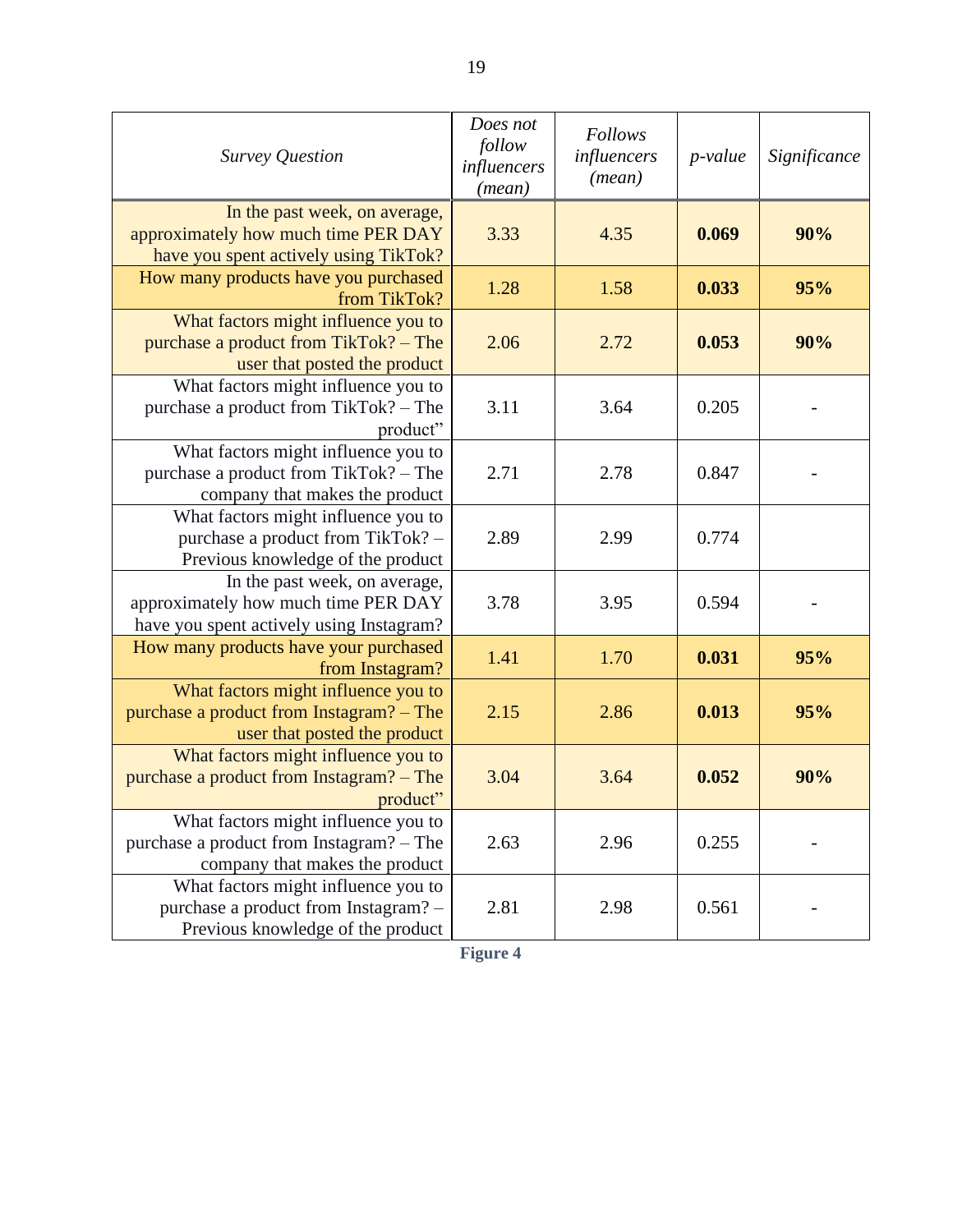| Survey Question                                                                                                     | Has not<br>posted a<br>TikTok in<br>the past<br>year<br>(mean) | Has posted a<br>TikTok in the<br>past year<br>(mean) | $p$ -value | Significance |
|---------------------------------------------------------------------------------------------------------------------|----------------------------------------------------------------|------------------------------------------------------|------------|--------------|
| In the past week, on average,<br>approximately how much time PER<br>DAY have you spent actively using<br>TikTok?    | 3.92                                                           | 4.69                                                 | 0.007      | 99%          |
| How many products have you<br>purchased from TikTok?                                                                | 1.30                                                           | 1.74                                                 | 0.0009     | 99%          |
| What factors might influence you to<br>purchase a product from TikTok? – The<br>user that posted the product        | 2.15                                                           | 3.00                                                 | 0.0002     | 99%          |
| What factors might influence you to<br>purchase a product from TikTok? – The<br>product"                            | 3.11                                                           | 3.85                                                 | 0.0003     | 99%          |
| What factors might influence you to<br>purchase a product from TikTok? – The<br>company that makes the product      | 2.49                                                           | 2.92                                                 | 0.039      | 95%          |
| What factors might influence you to<br>purchase a product from TikTok? -<br>Previous knowledge of the product       | 2.84                                                           | 3.12                                                 | 0.164      |              |
| In the past week, on average,<br>approximately how much time PER<br>DAY have you spent actively using<br>Instagram? | 3.88                                                           | 4.08                                                 | 0.429      |              |
| How many products have your<br>purchased from Instagram?                                                            | 1.57                                                           | 1.85                                                 | 0.041      | 95%          |
| What factors might influence you to<br>purchase a product from Instagram? -<br>The user that posted the product     | 2.49                                                           | 3.29                                                 | 0.0005     | 99%          |
| What factors might influence you to<br>purchase a product from Instagram? -<br>The product"                         | 3.28                                                           | 3.86                                                 | 0.008      | 99%          |
| What factors might influence you to<br>purchase a product from Instagram? -<br>The company that makes the product   | 2.79                                                           | 3.24                                                 | 0.041      | 95%          |
| What factors might influence you to<br>purchase a product from Instagram? -<br>Previous knowledge of the product    | 2.82                                                           | 3.20                                                 | 0.080      | 90%          |

**Figure 5**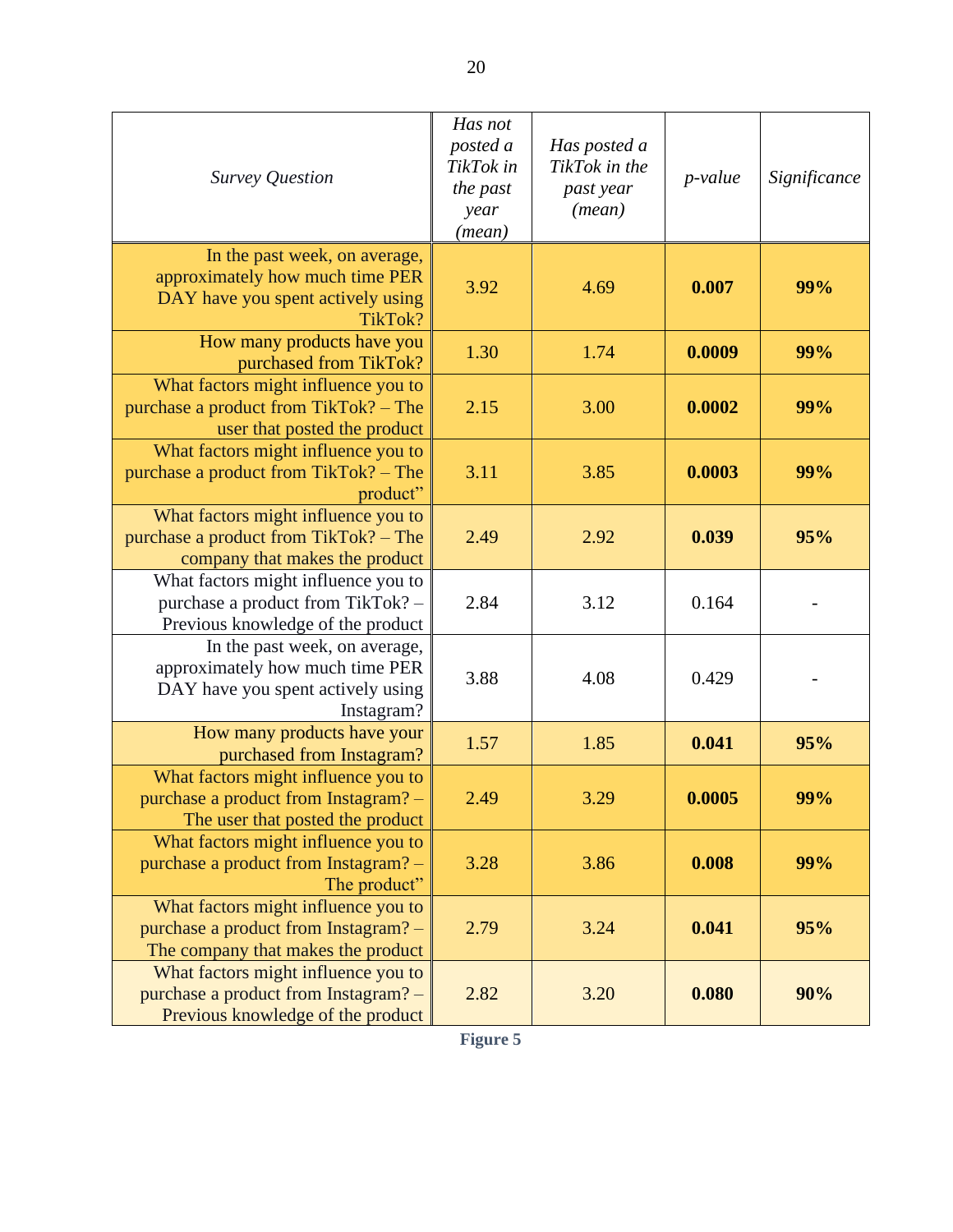| <b>Survey Question</b>                                                                                              | Males<br>(mean) | Females<br>(mean) | $p$ -value | Significance |
|---------------------------------------------------------------------------------------------------------------------|-----------------|-------------------|------------|--------------|
| In the past week, on average,<br>approximately how much time PER<br>DAY have you spent actively using<br>TikTok?    | 3.38            | 4.51              | 0.002      | 99%          |
| How many products have you<br>purchased from TikTok?                                                                | 1.08            | 1.73              | < 0.00001  | 99%          |
| What factors might influence you to<br>purchase a product from TikTok? – The<br>user that posted the product        | 1.87            | 2.94              | 0.00001    | 99%          |
| What factors might influence you to<br>purchase a product from TikTok? - The<br>product"                            | 3.36            | 3.63              | 0.296      |              |
| What factors might influence you to<br>purchase a product from TikTok? - The<br>company that makes the product      | 2.59            | 2.76              | 0.485      |              |
| What factors might influence you to<br>purchase a product from TikTok? -<br>Previous knowledge of the product       | 2.79            | 3.07              | 0.249      |              |
| In the past week, on average,<br>approximately how much time PER<br>DAY have you spent actively using<br>Instagram? | 3.90            | 3.99              | 0.709      |              |
| How many products have your<br>purchased from Instagram?                                                            | 1.47            | 1.76              | 0.013      | 95%          |
| What factors might influence you to<br>purchase a product from Instagram? -<br>The user that posted the product     | 2.22            | 3.01              | 0.0003     | 99%          |
| What factors might influence you to<br>purchase a product from Instagram? -<br>The product"                         | 357             | 3.57              | 0.995      |              |
| What factors might influence you to<br>purchase a product from Instagram? -<br>The company that makes the product   | 2.88            | 2.97              | 0.668      |              |
| What factors might influence you to<br>purchase a product from Instagram? -<br>Previous knowledge of the product    | 2.86            | 3.04              | 0.411      |              |
| I am likely to purchase a product<br>promoted by an influencer.                                                     | 2.37            | 3.34              | < 0.00001  | 99%          |
| I am likely to use a promotional code<br>given by an influencer to purchase a<br>product.                           | 2.65            | 3.77              | < 0.00001  | 99%          |

**Figure 6**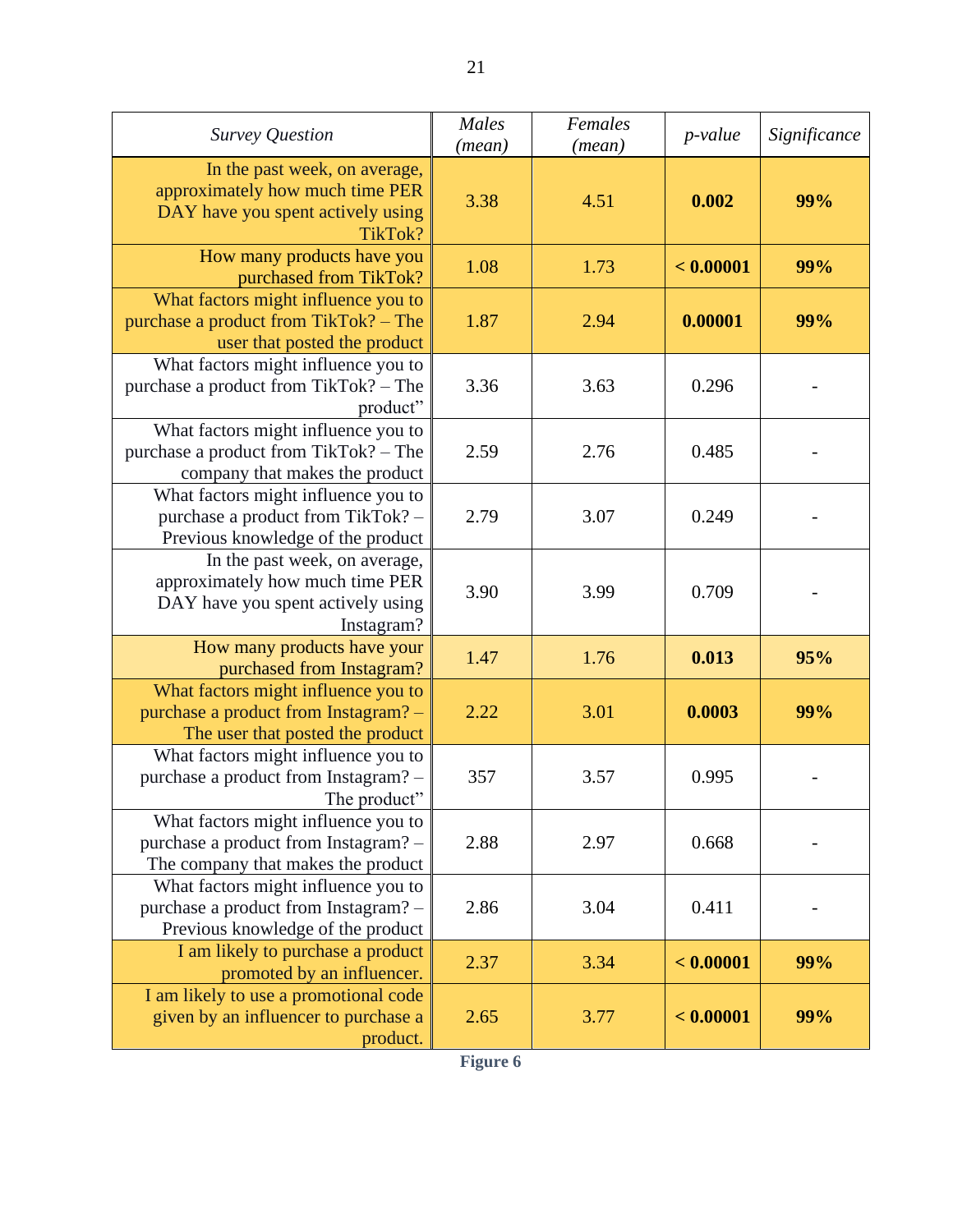







## *Definitions*

**1 Influencer** – a person who is able to generate interest in something (such as a consumer product) by posting about it on social media

**2 Instagram Story** – an in-app feature that allows users to post photos or videos that automatically disappear within 24 hours.

**<sup>3</sup>Meme** – an element of a culture or system of behavior that may be considered to be passed from one individual to another by nongenetic means, especially imitation.

**<sup>4</sup>Story Time –** a common trend on TikTok where users request more context to a post they see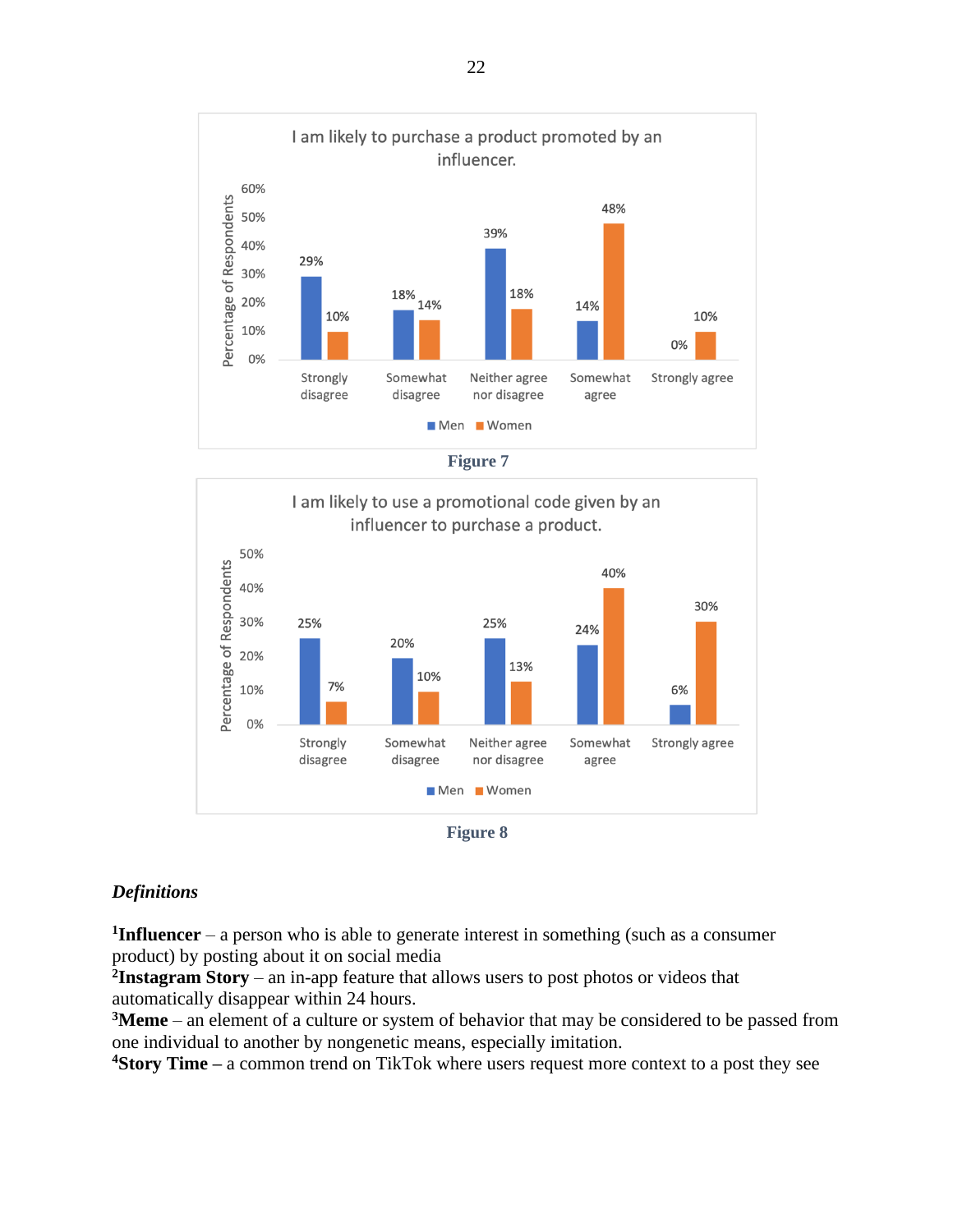## *Survey Questions*

## **Block 1**

Do you use any type of social media?

- Yes (this answer will proceed with the rest of the survey questions)
- No (this answer will redirect the respondent to the end of the survey)

## **Block 2 (TikTok)**

- Do you currently have or have ever had TikTok installed on your mobile device?
	- o Yes
	- o No (will redirect them to the next block)
- TikTok is a part of my everyday activity.
	- o Strongly disagree
	- o Somewhat disagree
	- o Neither agree nor disagree
	- o Somewhat agree
	- o Strongly agree
- **IF** In the past week, on average, approximately how much time PER DAY have you spent actively using TikTok?
	- o None
	- $\circ$  1-14 minutes
	- o 15-29 minutes
	- o 30-44 minutes
	- o 45-59 minutes
	- o 1 hour or longer
- I have posted a TikTok video within the past year.
	- o Yes
	- o No
- What type of TikTok videos do you normally see?
	- Yes No

- o Dancing
- o Cooking
- o Comedy
- o Fashion
- o Gaming
- o Beauty
- o Video blogs (Vlogs)
- Have you ever seen a TikTok post that promotes a product/brand within the past year?
	- o Yes
	- o No
- What is the first brand that comes to mind when thinking of promotional content on TikTok?
	- o \*Text response\*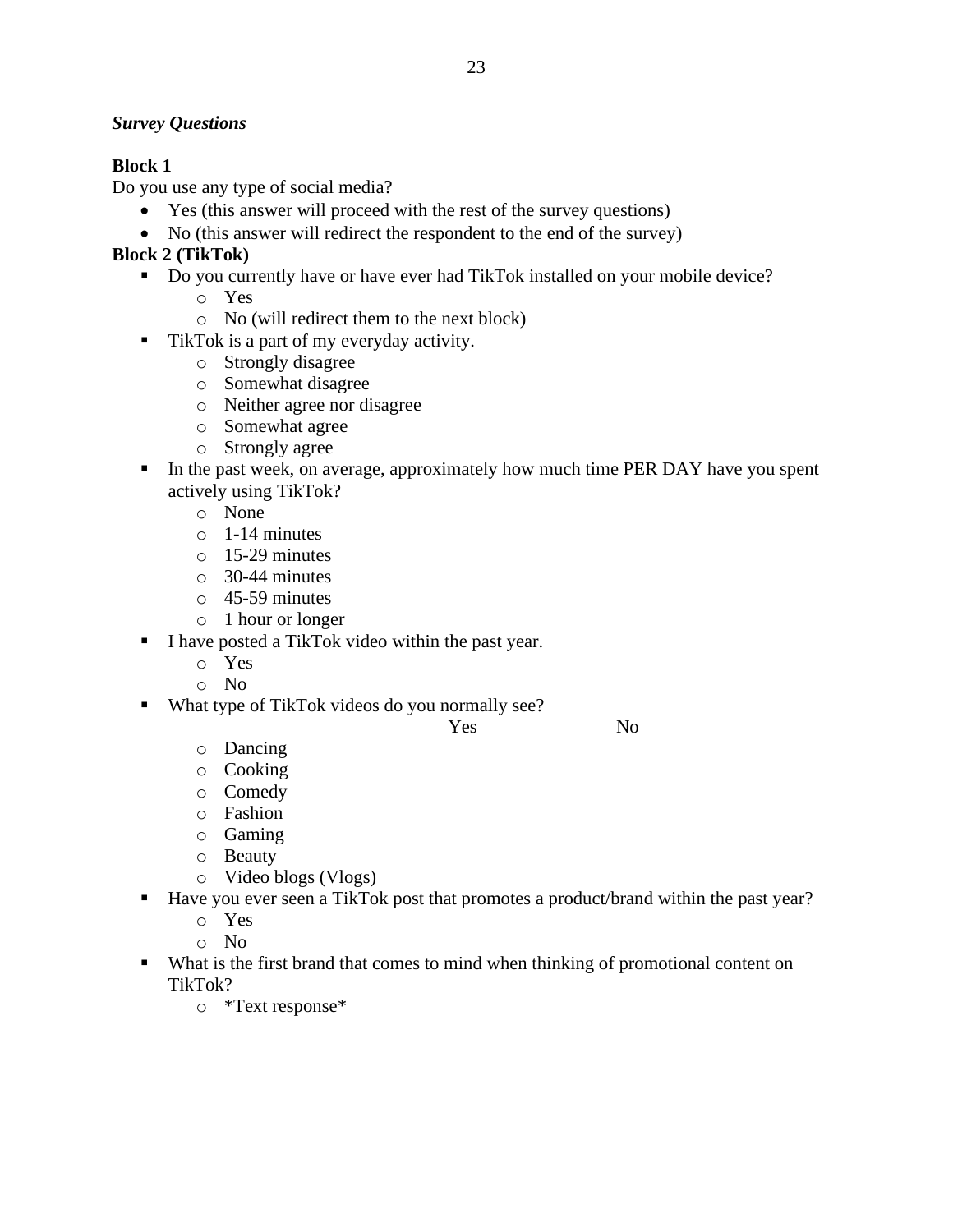• What type of products/brands do you see commonly promoted?

Yes No

- o Food/Restaurants
- o Beauty/Skincare
- o Technology
- o Clothes
- o Home Décor/Furniture
- How many products have you purchased from TikTok?
	- o None
	- o 1-5
	- $\circ$  6-10
	- o 11-15
	- $0 \quad 16-20$
	- o More than 20
- Have you used a promotional code to purchase a product from TikTok?
	- o Yes
	- o No
- What factors might influence you to purchase a product from TikTok?
	- o The user that posted the product
		- Not at all influenced
		- Slightly influenced
		- Somewhat influenced
		- Moderately influenced
		- Extremely influenced
	- o The product
		- Not at all influenced
		- Slightly influenced
		- Somewhat influenced
		- Moderately influenced
		- Extremely influenced
	- o The company who makes the product
		- Not at all influenced
		- Slightly influenced
		- Somewhat influenced
		- Moderately influenced
		- Extremely influenced
	- o Previous knowledge of the product
		- Not at all influenced
		- Slightly influenced
		- Somewhat influenced
		- Moderately influenced
		- Extremely influenced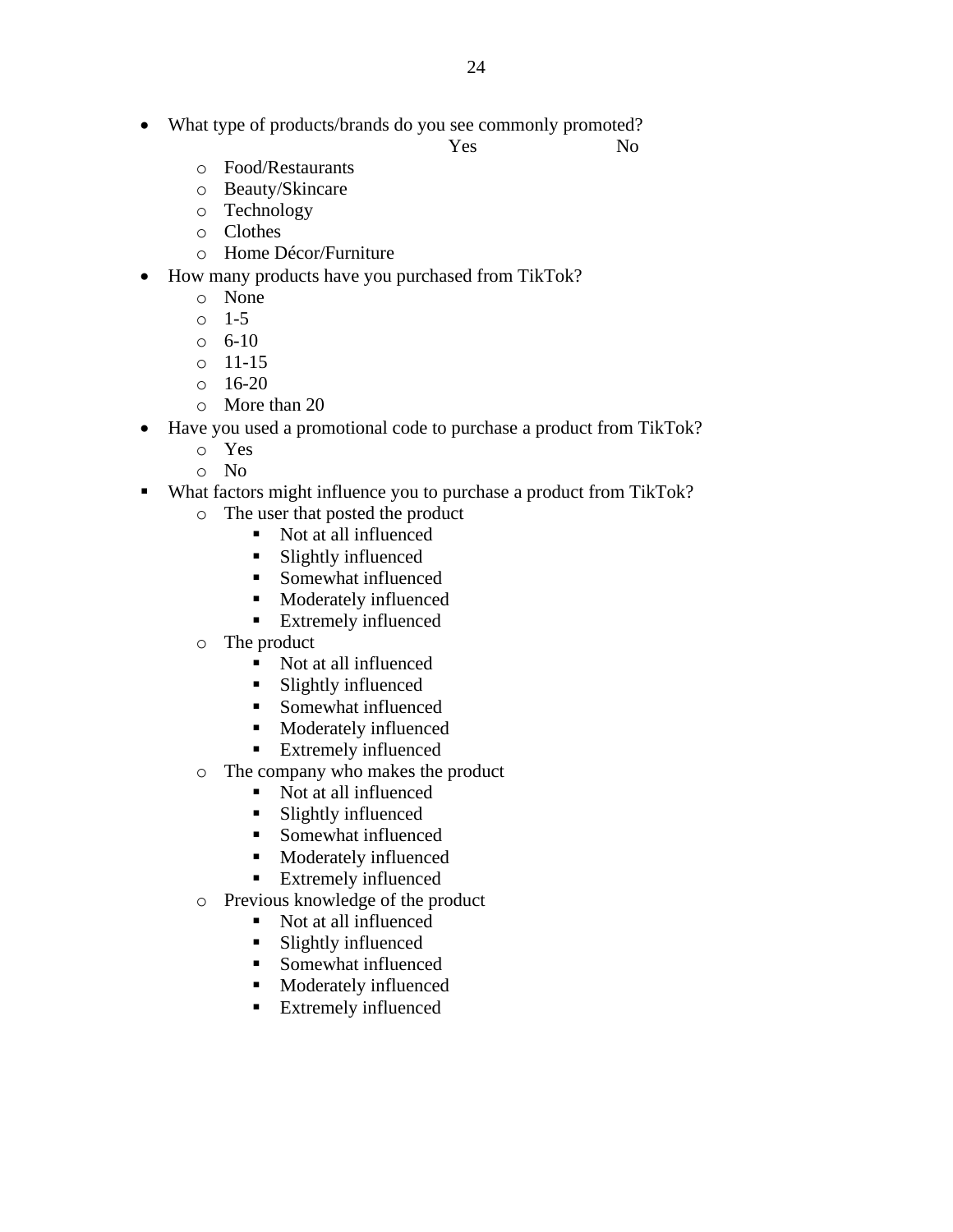- When I see a company/brand post on TikTok...
	- o It makes me want to purchase a product from them.
		- Strongly disagree
		- Somewhat disagree
		- Neither agree nor disagree
		- Somewhat agree
		- Strongly agree
	- o It makes me want to follow their account
		- Strongly disagree
		- Somewhat disagree
		- Neither agree nor disagree
		- Somewhat agree
		- Strongly agree
- I am likely to purchase a product from a brand on TikTok when...
	- o They post promotional content on their page.
		- Strongly disagree
		- Somewhat disagree
		- Neither agree nor disagree
		- Somewhat agree
		- **Exercise** Strongly agree
	- o They post non-promotional content on their page.
		- Strongly disagree
		- Somewhat disagree
		- Neither agree nor disagree
		- Somewhat agree
	- o Strongly agree They comment on other users' posts
		- **Example 1** Strongly disagree
		- Somewhat disagree
		- Neither agree nor disagree
		- Somewhat agree

## **Block 3 (Instagram)**

- Do you currently have or have ever had Instagram installed on your mobile device?
	- o Yes
	- o No (will redirect them to the next block)
	- Instagram is a part of my everyday activity.
		- o Strongly disagree
		- o Somewhat disagree
		- o Neither agree nor disagree
		- o Somewhat agree
		- o Strongly agree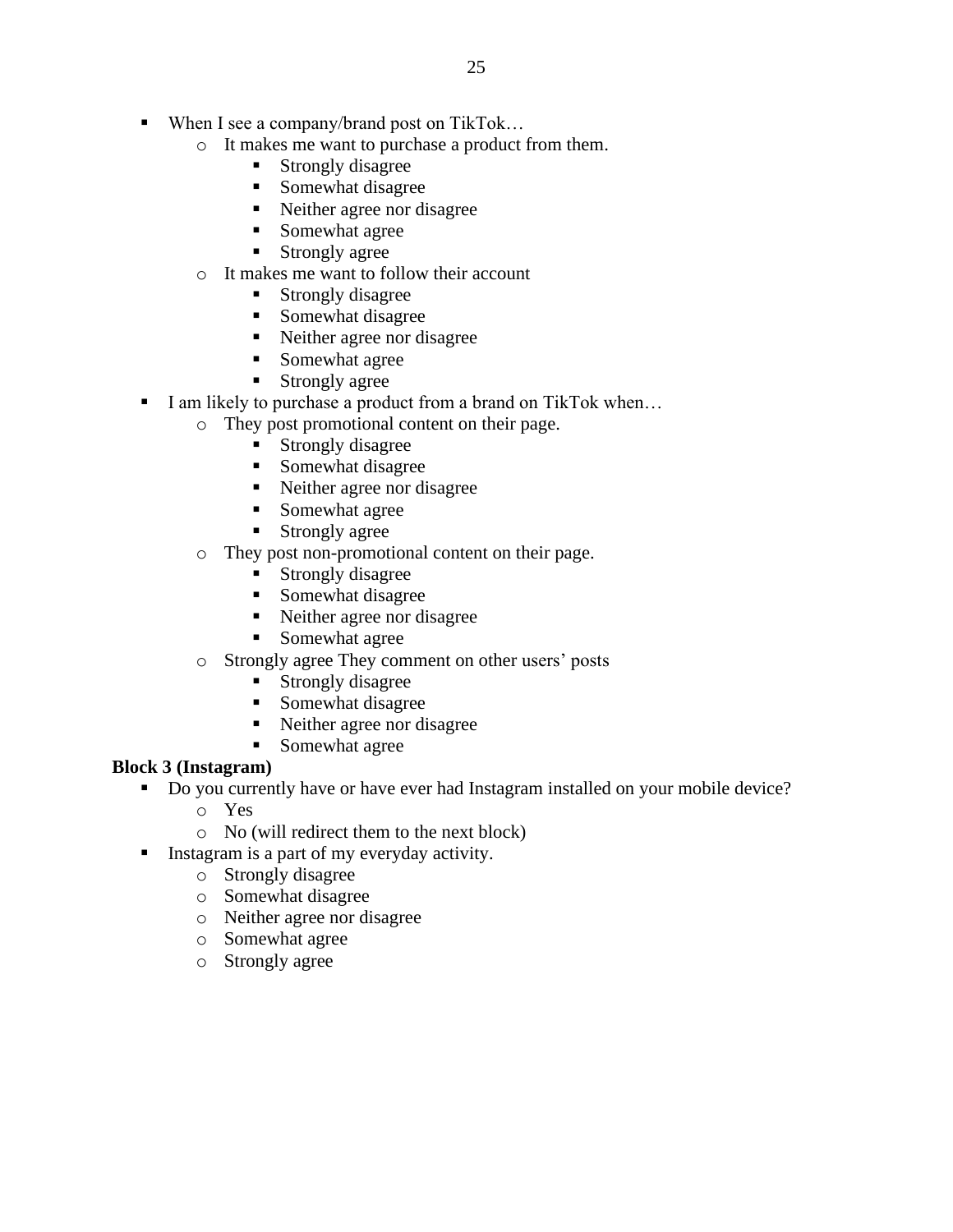- **I.** In the past week, on average, approximately how much time PER DAY have you spent actively using Instagram?
	- o None
	- o 1-14 minutes
	- o 15-29 minutes
	- o 30-44 minutes
	- o 45-59 minutes
	- o 1 hour or longer
- Have you ever seen an Instagram post that promotes a product/brand within the past year?
	- o Yes
	- o No
- What is the first brand that comes to mind when thinking of promotional content on Instagram?
	- o \*Text response\*
- What type of products/brands do you see commonly promoted?

Yes No

- o Food/Restaurants
- o Beauty/Skincare
- o Technology
- o Clothes
- o Home Décor/Furniture
- How many products have you purchased from Instagram?
	- o None
	- o 1-5
	- $0 \quad 6 10$
	- o 11-15
	- $0 \quad 16 20$
	- o More than 20
- Have you used a promotional code to purchase a product from Instagram?
	- o Yes
	- o No
- What factors might influence you to purchase a product from Instagram?
	- o The user that posted the product
		- Not at all influenced
		- Slightly influenced
		- Somewhat influenced
		- Moderately influenced
		- Extremely influenced
	- o The product
		- Not at all influenced
		- Slightly influenced
		- Somewhat influenced
		- Moderately influenced
		- Extremely influenced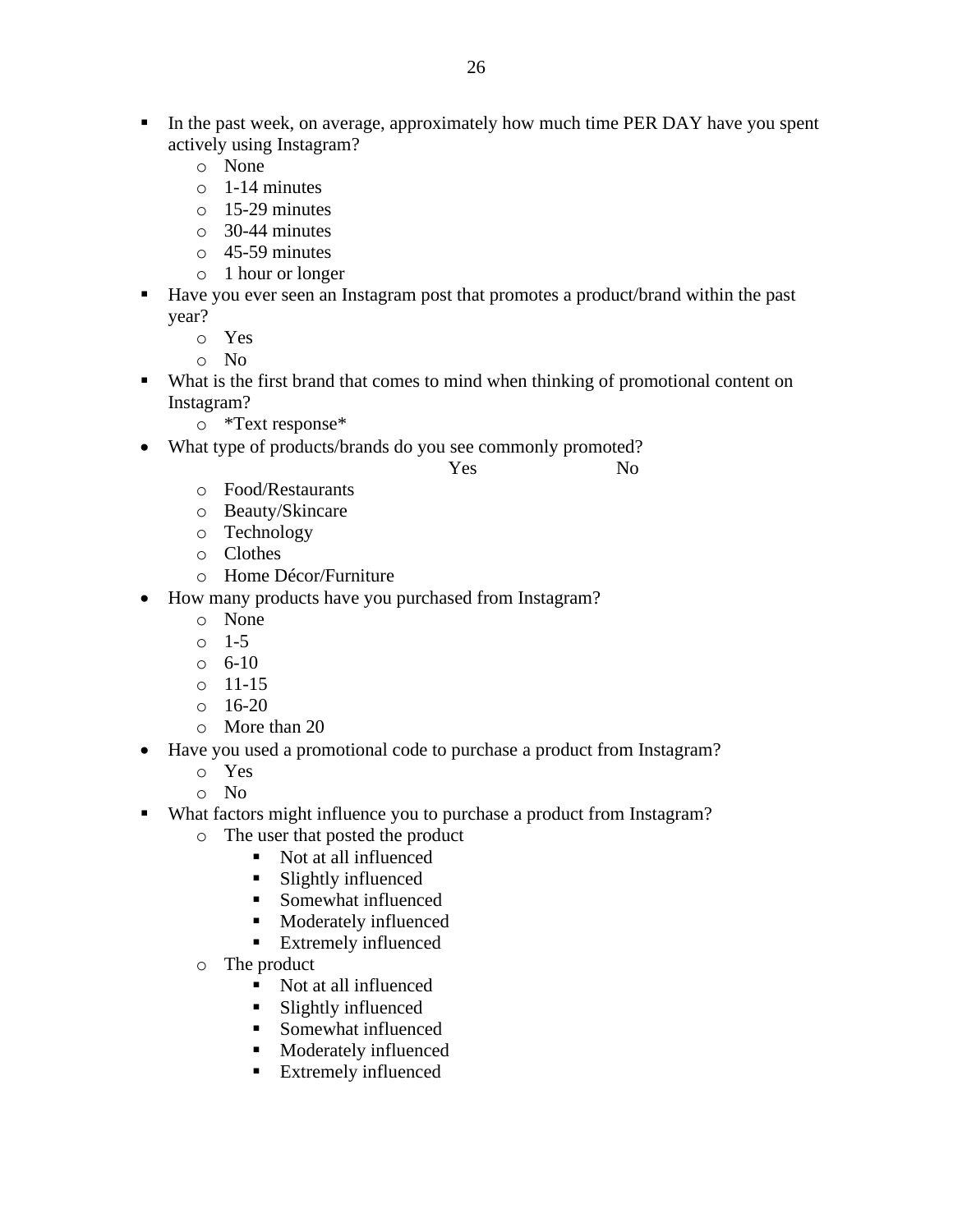- o The company who makes the product
	- Not at all influenced
	- Slightly influenced
	- Somewhat influenced
	- Moderately influenced
	- **Extremely influenced**
- o Previous knowledge of the product
	- Not at all influenced
	- Slightly influenced
	- Somewhat influenced
	- Moderately influenced
	- **Extremely influenced**

## **Block 4 (Influencers)**

▪ What other social media platforms, if any, do you use?

Yes No

- o Facebook
- o Twitter
- o Snapchat
- o LinkedIn
- o YouTube
- Are you aware of the term **influencer**?
	- o Yes
	- o No (will provide the definition of "influencer")
- How would you describe the term influencer?
	- o \*Test response\*
- Do you follow an **influencer** on any social media platforms?
	- o Yes
	- o No
- What platforms do you follow an **influencer** on?

Yes No

- o Facebook
- o Twitter
- o Instagram
- o Snapchat
- o TikTok
- o LinkedIn
- o YouTube
- I am likely to purchase a product promoted by an **influencer**.
	- o Strongly disagree
	- o Somewhat disagree
	- o Neither agree nor disagree
	- o Somewhat agree
	- o Strongly agree